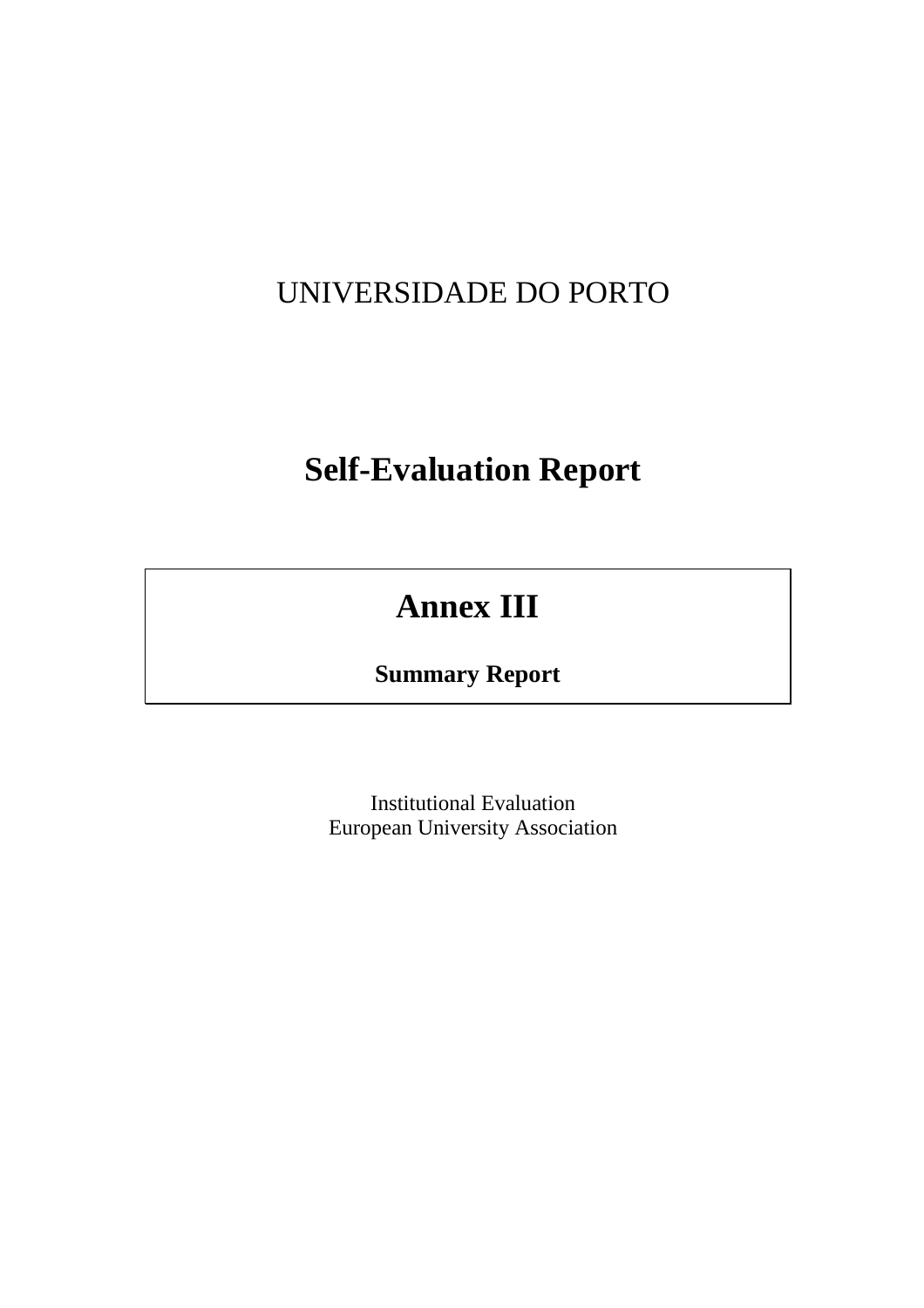# University of Porto Institutional Evaluation

*Summary Report* 

**Continuous Improvement Service University of Porto** 

December 2008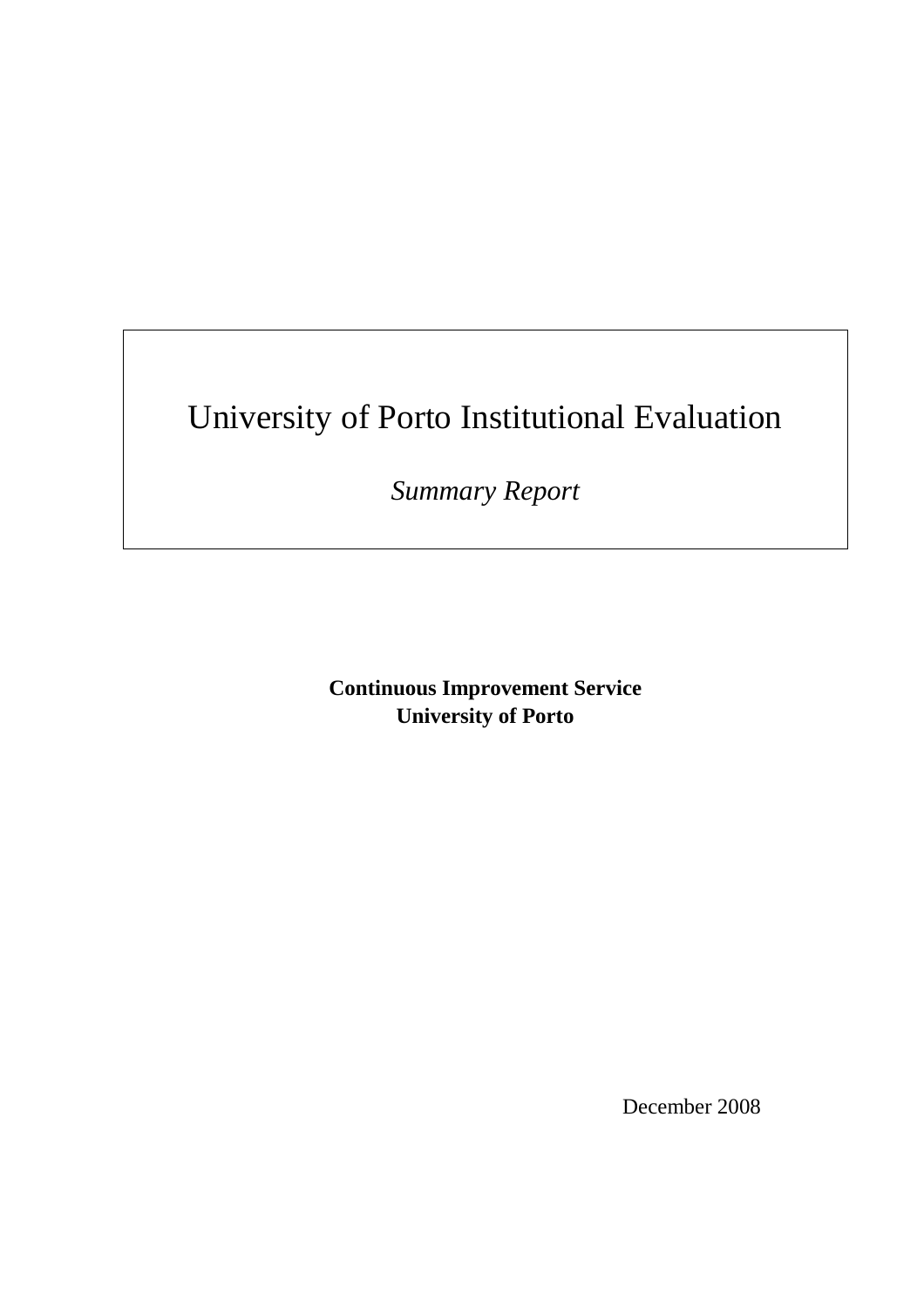# Table of Contents

| - What are the strengths and weaknesses of the Faculties in view of their objectives?  5 |  |
|------------------------------------------------------------------------------------------|--|
|                                                                                          |  |
|                                                                                          |  |
| - How do the Faculties know what they are doing and what is the improvement plan? 7      |  |
|                                                                                          |  |
|                                                                                          |  |
|                                                                                          |  |
|                                                                                          |  |
|                                                                                          |  |
|                                                                                          |  |
|                                                                                          |  |
|                                                                                          |  |
|                                                                                          |  |
|                                                                                          |  |
|                                                                                          |  |
|                                                                                          |  |
|                                                                                          |  |
|                                                                                          |  |
|                                                                                          |  |
|                                                                                          |  |
|                                                                                          |  |
|                                                                                          |  |
|                                                                                          |  |
|                                                                                          |  |
|                                                                                          |  |
|                                                                                          |  |
|                                                                                          |  |
|                                                                                          |  |
|                                                                                          |  |
|                                                                                          |  |
|                                                                                          |  |
|                                                                                          |  |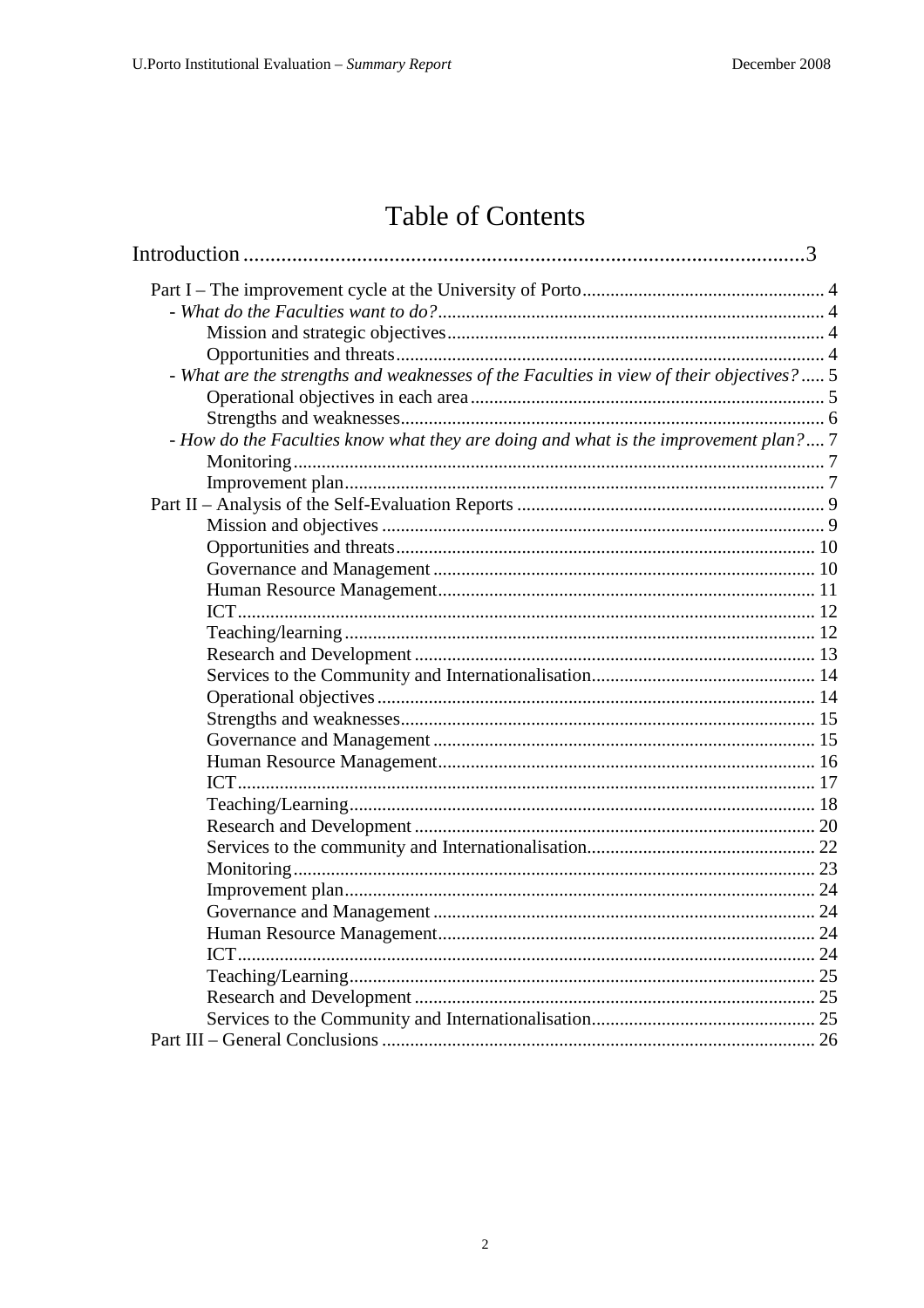#### **Introduction**

 $\overline{a}$ 

The summary report on the institutional evaluation of the University of Porto is the result of the analysis of both the self-evaluation reports and the *external* evaluation reports produced under the scope of the institutional evaluation project. The analysis of these reports was based on a qualitative analysis.

The main objective of the self-evaluation, from a standpoint of quality management, was for each Faculty to assess its practices and procedures. In other words, the idea was for each Faculty to assess how its organizational structure and procedures ensure that the standards are met, and whether the processes for improving quality have been established. This was basically an exercise to evaluate the performance of the management system in each Faculty in light of explicit or implicit objectives, so that we can now assess how a culture of quality has been achieved at the U.Porto, as a whole.

Based on self-evaluation guidelines used by all Evaluation Committees (EC), we conducted a cross-level appraisal, focusing on each area<sup>1</sup> separately, taking into consideration the distinct points of view of the various Faculties.

The most critical challenge was perhaps to determine the major guidelines and trends, without overlooking the tremendous diversity present at the University of Porto. As such, the report does not illustrate an "average" of the different views, opinions and stances of the ECs on the respective Faculties, but rather an interpretation of what seems to be the most relevant frailties and strengths and strategies of the U.Porto. We hoped that this document would clarify how the Faculties see the University. Along the document, that view is balanced with the perspective coming from the viewpoint of the central administration at the University – the vision of the University seen through the Rectory team's eyes.

The first section – *Part I, The improvement cycle at the University of Porto* – is an overall appraisal of the planning (mission, strategic goals, threats, opportunities, strengths and weaknesses), monitoring and improvement processes that the self-evaluation has highlighted. In the second section – *Part II, Analysis of the Self-Evaluation Reports* – we find more detailed opinions of the ECs on their Faculties, based on the self-evaluation reports. Finally, in the last section – *Part III, General Conclusions* – we highlight some of the conclusions that may support some initiatives aiming at strengthening the culture and practice of quality at the University of Porto.

<sup>1</sup> The specific areas under scrutiny include nuclear areas – teaching/learning, governance and management and research and development, and cross-level areas – services to the community and internationalisation, management of human resource and ICT.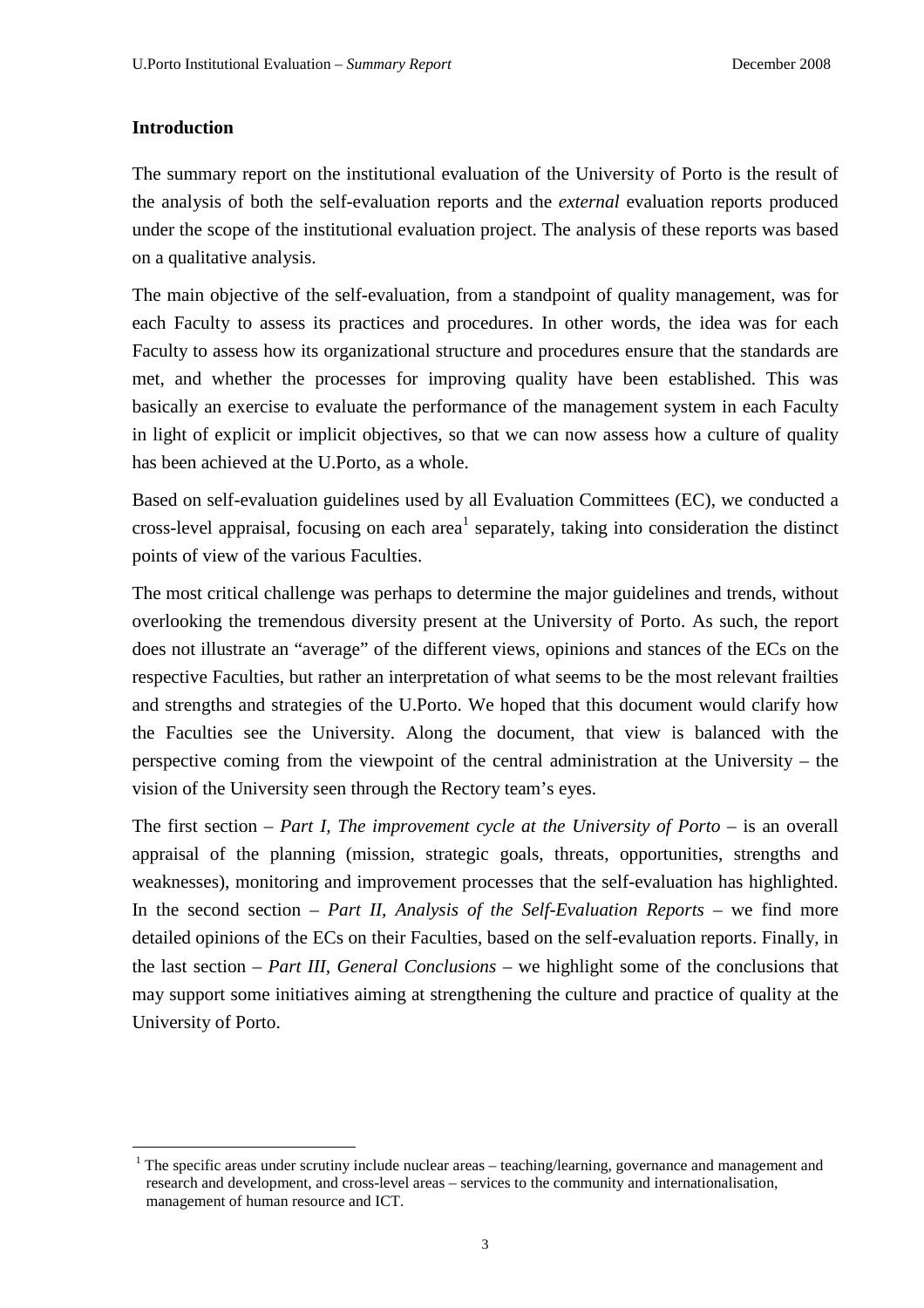# *Part I – The improvement cycle at the University of Porto*

#### *- What do the Faculties want to do?*

#### **Mission and strategic objectives**

The analysis of the self-evaluation reports allowed us to realize that the mission of the Faculties line up with the strategic mission defined for the University: "an education, research and development institution, committed to the comprehensive training of people, with respect for their rights, and to active participation in the advancement of its communities".

Although we can identify explicit and implicit strategic guidelines at the Faculty level, it is not quite clear that they are the result of sharing strategic goals common to all the University, indicating that the organizational cultures associated with the distinct disciplinary fields play a preponderant role in this matter.

In all Faculties, the goals assume a relevant position, although sometimes they are assumed and shared tacitly. Thirteen Faculties reflected the strategic goals of the University, defined by the Rectory team, in their own objectives. Nevertheless, the self-evaluation reports show that the objectives at the Faculty level were explicitly linked to the strategic goals of the University in only five Faculties. Generally speaking, the coordination between the goals of the University and those of the Faculties is not quite clear.

# **Opportunities and threats**

All Faculties reflected on the opportunities and threats. In most of them, this involved focusing on specific areas set against the potential threats and opportunities. This procedure, however, was not mentioned in the self-evaluation guidelines, which referred to the trends and external factors that may enhance or affect the desired objectives.

The reflection was largely focused on the areas of *teaching/learning* and on the *services to the community and internationalisation*. We can then deduce that, in this context, the importance assigned to these areas was higher than the other areas. On the other hand, we realized that the comments on the opportunities relating to the threats were predominant in the self-evaluation reports.

Generally speaking, the *external* EC analysis and the analysis of the self-evaluation reports revealed some frailties in relating the mission and the strategic goals to the threats and opportunities. Indeed, as the Faculties lack explicit strategic goals, in most of them they were unable to identify the trends and the external factors that could enhance or affect such goals. At a later stage, this made it more difficult to define operational objectives and to identify the strengths, weaknesses and improvement actions.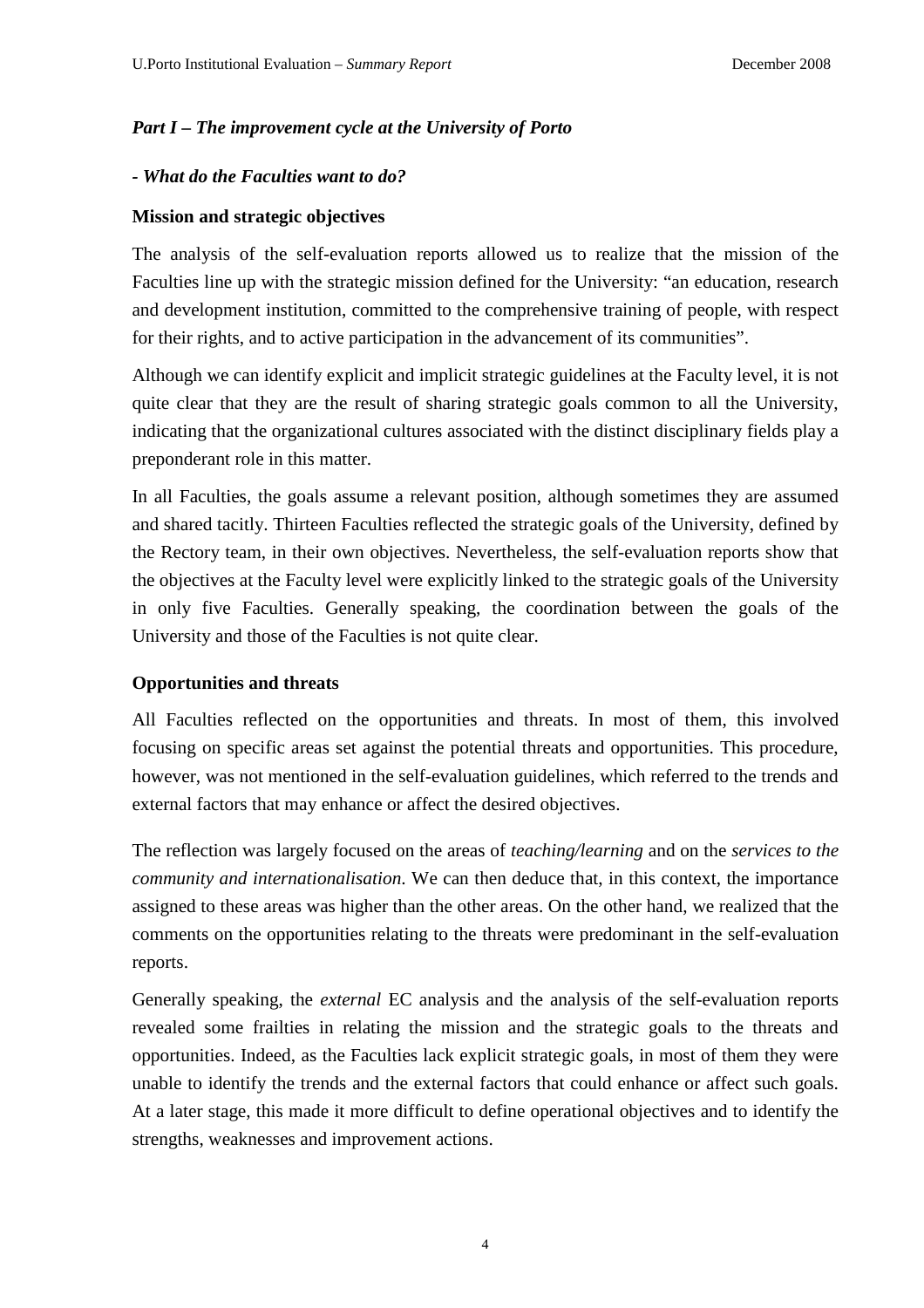Furthermore, the *external* evaluations revealed that the threats were not always identified as being the result of the external environment, and were usually considered as stemming from the University (from the Rectory or the other Faculties) or even from the Faculty itself (the result of problems related to internal processes). As such, some of the Faculties linked the opportunities to their most positive aspects – typically either to the history of the Faculty or to its performance.

It seems then obvious that the external factors are often confused with aspects inherent to the internal conditions. This finding deserves consideration, as it already suggests a *deficit* of overall strategic reflection, with obvious consequences to the definition of strategic guidelines and to the cohesion of the University.

These limitations make it somewhat difficult for us to provide answers to the following question: "*what does the Faculty want to do?"*, taking into account the opportunities and threats.

The limitations outlined notwithstanding, one of the positive aspects of the exercise involving the analysis of threats and opportunities was that Faculties were able to reflect positively on the areas of study, anticipating problems and answers.

In general, the threats concentrate around budget constraints and on deficient/insufficient laws and national initiatives in terms of higher education policies. In Arts (e.g. history, languages, sociology, philosophy, etc.) and Sciences (e.g. chemistry, physics, biology, etc.), some negative trends – such as the decreasing of students – were also identified.

On the other hand, the apparent reason for some of the most obvious opportunities is that the different Faculties believe that they are able to transform potential threats into opportunities. For example, adjustments made as a consequence of the Bologna process, which is often said to be more of an opportunity rather than a threat.

#### *- What are the strengths and weaknesses of the Faculties in view of their objectives?*

#### **Operational objectives in each area**

The aim of the self-evaluation process was to evaluate how the strategy to explore the opportunities given, while limiting the threats and based upon its strengths and weaknesses, is imbued at the Faculty level. Therefore, the operational objectives of each area under evaluation should be identified, bearing in mind the threats and opportunities acknowledged previously.

We can see that most Faculties do not follow through on the concept of operational objective. Only seven Faculties connect the concept to multi-annual plans of activity and seem to be, in fact, adopted in the management activities of Faculties. In two Faculties, the establishment of operational objectives is apparently the result of the self-evaluation exercise, and it is not clear whether the objectives are really established at the level of management bodies.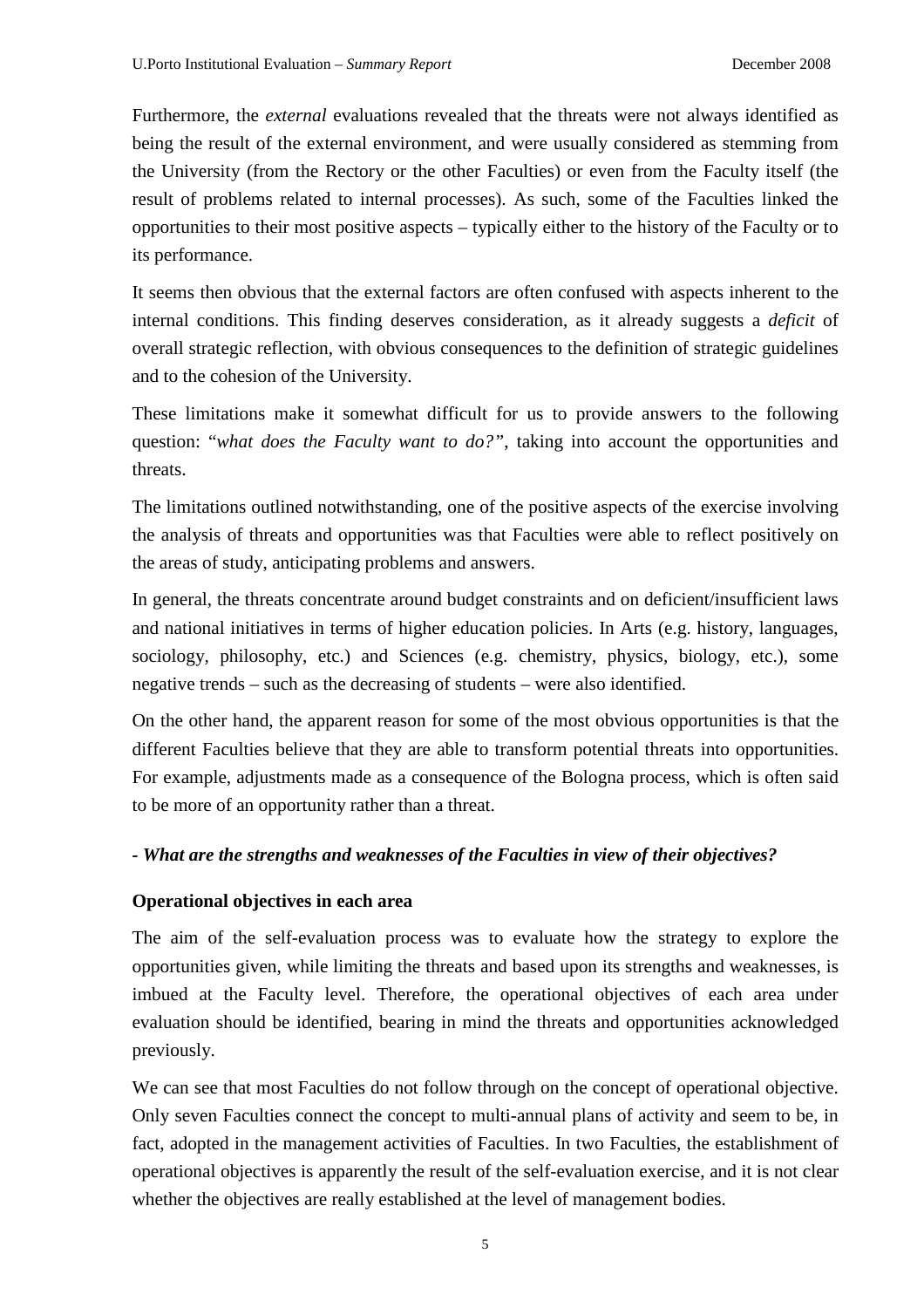#### **Strengths and weaknesses**

Apparently, the study of the mission and the strategic goals superseded the analysis conducted to determine the operational objectives and the strengths and weaknesses. We note that, in many cases, the analysis of the strengths and weaknesses resulted solely in the overall evaluation of the Faculty's performance. This can be seen as possibly denoting some frailties of the Faculties (and, therefore, of the University) in consolidating a strategy leading to clear operational objectives. This accounts for the fact that, at a later stage, the improvement plans show some deficiencies, as the imprecision of the operational objectives limits the ability to monitor the activities and the processes, and makes the definition of improvement actions more difficult.

However, we can also say that this analysis of strengths and weaknesses, which took place during the self-evaluation process and the *external* evaluation, was sound, in that the study thoroughly focused on the performance of each Faculty in the specific areas. In some cases, the *external* evaluation process made a positive contribution to this all-important element, as it explained the aspects referred to in the self-evaluation report and detected some apparent contradictions.

By analysing the strengths and weaknesses in the cross-level and specific areas, we were able to see that the interdependence is huge. Furthermore, the range of factors identified as strengths and weaknesses is considerable, revealing very distinct contexts and asymmetries between Faculties. This awareness calls for an additional effort of meta-coordination.

In spite of the multiple strengths and weaknesses, we can identify common points and dissimilar points (weaknesses in some Faculties are assumed as strengths in others). For example, the fact that some Faculties have pedagogic evaluation structures and mechanisms, or follow-up mechanisms of graduate students in their professional life, opposes the need for it to be feasible in other Faculties.

The institutional evaluation also allowed us to realize that, with the proper adjustments, we can implement cross-level improvement actions. For instance, in the area of *teaching/learning*, the most common weaknesses are linked to the low impact of the pedagogic survey and to the lack of some material resources. By the same token, the most frequently quoted strengths are the proficiency of human resources and the ability to implement the Bologna process (which is seen by many Faculties as an opportunity for a restructuring process).

Despite some insufficiencies in the definition of operational objectives, we can conclude that the self-evaluation process has contributed positively to describing and diagnosing the current situation in each Faculty.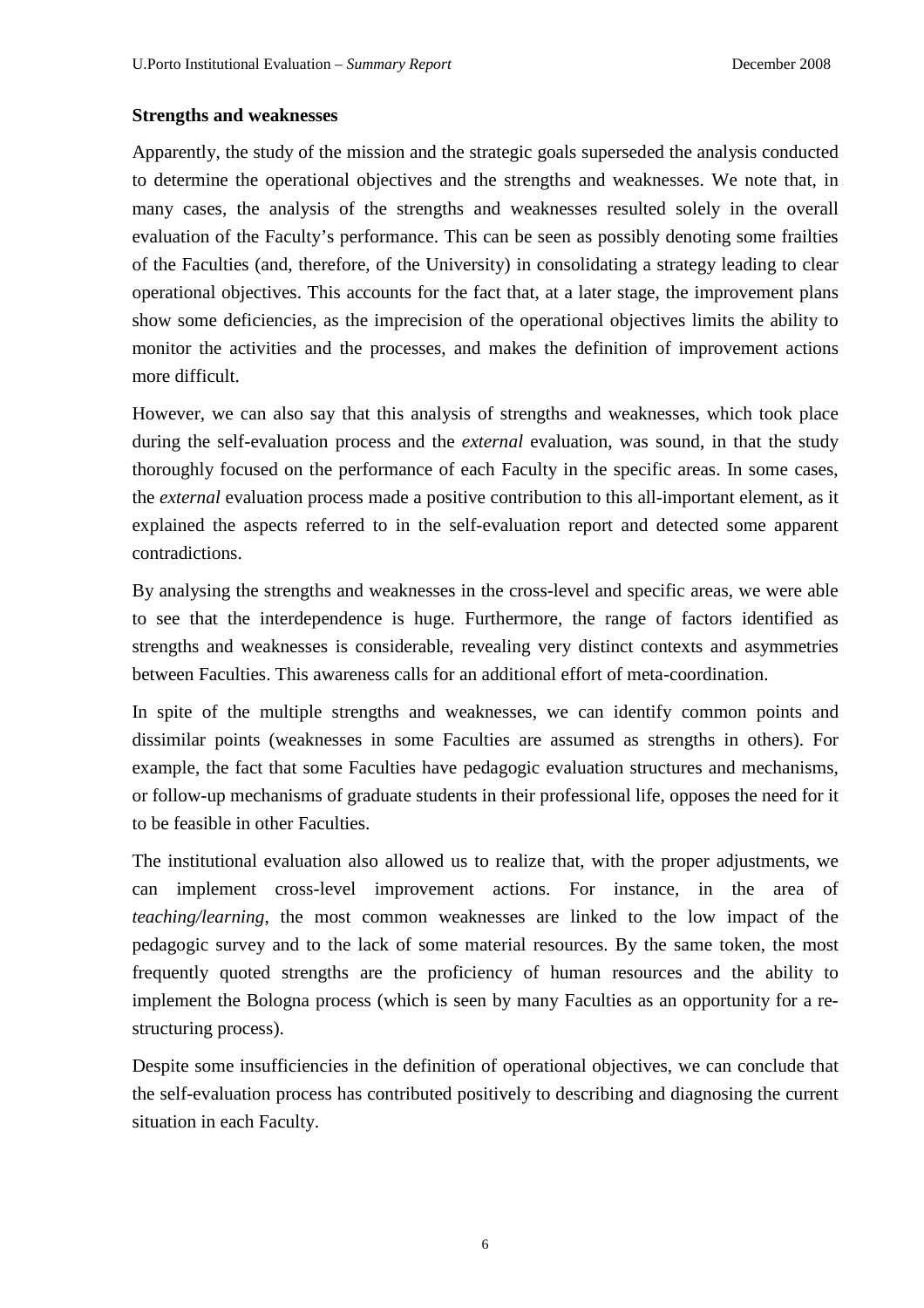#### *- How do the Faculties know what they are doing and what is the improvement plan?*

#### **Monitoring**

In most cases, the ECs did not assess in detail how the Faculty performs the monitoring and includes its results. In addition, we realize that, for a significant number of Faculties, the monitoring of some processes designed for quality assurance is not systematized. In these cases, this issue is shown in the self-evaluation reports as a weakness, for instance, in issues relating to the adjustment of the study programmes to the labour market or to the follow-up mechanisms of graduates in their professional life. On the contrary, in other Faculties, the processes and their respective monitoring are consolidated, or under consolidation. For most Faculties, the aim of monitoring is to make full use of the procedures defined in the information system (SIGARRA), even though there are adjustments that need to be adapted to the specificities of each Faculty.

In general, the *governance and management*, the *teaching-learning* (e.g., pedagogic survey) and the *internationalization* areas (e.g., academic mobility) are areas in which monitoring is more effective and stable, although in the case of pedagogic survey, the outcomes are scant probably due to non-existent support structures. In the area of *research and development*, the monitoring process is associated with the national evaluation system conducted by the *Fundação Ciência e Tecnologia* (FCT – Foundation of Science and Technology), and tends to be considered as being beyond the control of the Faculties.

#### **Improvement plan**

In the self-evaluation process, the definition of an improvement plan would be one of the most essential steps. However, the *external* evaluations revealed that, in some cases, the selfevaluation exercise was not always steered to designing an improvement plan. Indeed, the discussion of the plan was less than desirable in each Faculty, and perhaps it was not shared and assumed by all governance and management bodies.

In most Faculties, the plan was, apparently, not based on the identification of the operational objectives, which, as we have seen, tend to be diffused in the strategic goals. Consequently, the improvement plan should specify the internal strengths and weaknesses and reflect the external threats and opportunities in a more satisfactory way. In other words, in general, the improvement plan apparently does not take full advantage of the analysis of the strengths and weaknesses. On the other hand, because the operational objectives are often implicit, and are shared tacitly and informally, the ECs were faced with some difficulties in specifying concrete measures and in defining the respective time frames.

Although, for many Faculties, the improvement plan is not supported by the clarification of operational objectives, it is undeniable that the self-evaluation process has made a significant contribution to the prospective reflection on the measures that need to be taken in all specific areas (e.g. nuclear and cross-level). We note that, although there are asymmetries and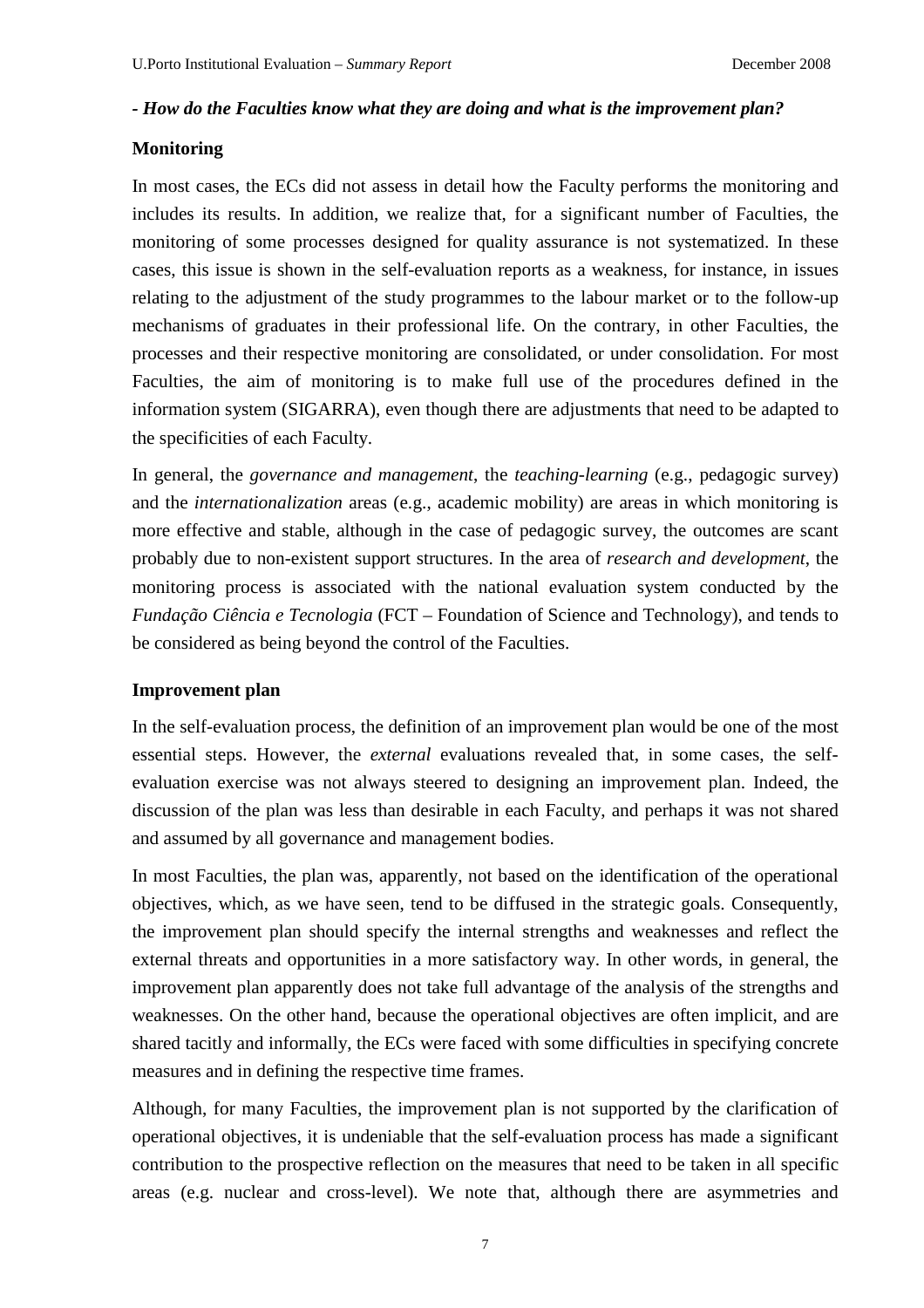heterogeneous organizational cultures, the similarity between the concerns and the improvement plans among Faculties is substantial, namely in the *teaching/learning* area which appears similar, for example, with regard to the teaching methods. This fact can enhance cross-level initiatives, strengthening internal cohesion and the sense of belonging within the University.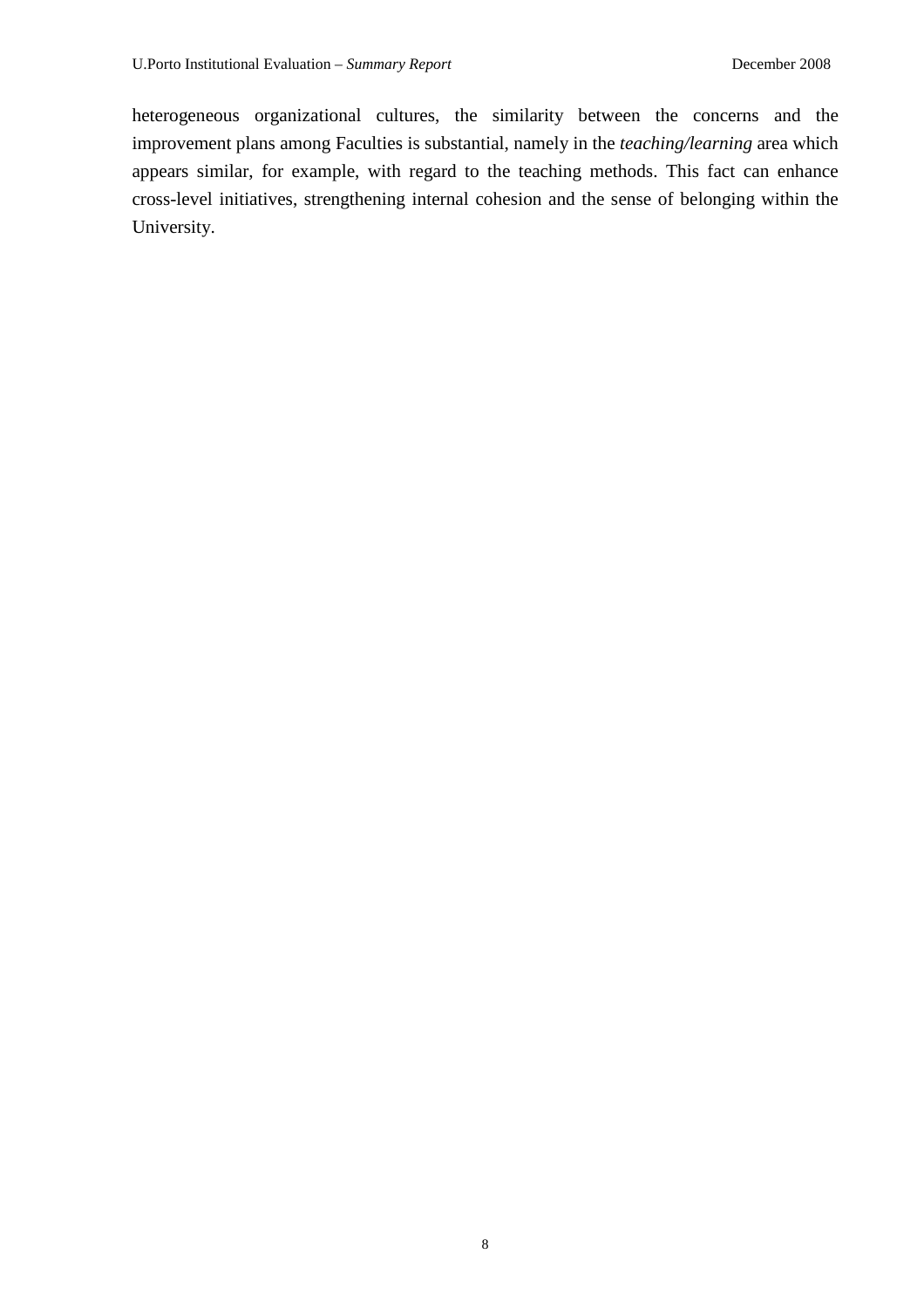### *Part II – Analysis of the Self-Evaluation Reports*

In the previous section, we have presented a summary on the improvement cycle at the University of Porto (underpinning the structure of the institutional evaluation guidelines). As this summary is based on the self-evaluation reports and on the *external* evaluation reports, it does not show the diverse feelings and approaches relating to the issues mentioned, present in the various Faculties. In other words, what the reports point out as a trend, a stance or a truth for the entire University of Porto, may not represent the experiences within each Faculty.

We now identify, in detail, the issues emerging from the self-evaluation reports of the Faculties, based on the self-evaluation guidelines. This section aims at providing examples or showing the opinion of the ECs on their Faculties in more detail.

#### **Mission and objectives**

The mission was revised in a systematic way by all Faculties. For most of them, the identification of the mission is consolidated, and does not need further debate.

Nevertheless, in three Faculties the self-evaluation induced a thorough reflection. For example, in one Faculty, the mission is refined with the aim to "uplift the human being through education and culture". In another Faculty, the comments on its mission are that the objectives are attained "through a projection within the local, national and international, social and scientific environment".

In conclusion, the identification of the mission can be considered as an uncontroversial topic, and the Faculties claim to be institutions committed to education, research, development and active participation in the community. We have to remember that the mission of the University of Porto is to be an *education, research and development institution, committed to the integral training of citizens, respecting their rights and actively involved in the progress of its communities*. On this matter, there is agreement between the parts (the Faculties) and the whole (the University).

The contribution of the definition of strategic objectives of the U.Porto was hardly relevant to the strategic reflection within Faculties. In fact, only six Faculties crossed the strategic objectives defined by the Rectory team with their own objectives, systematizing this analysis in relational matrixes. This does not mean, however, that in other Faculties the strategic goals of the U.Porto were taken into consideration to a lesser extent.

In almost all Faculties, the strategic goals were analysed in detail, using as reference the crosslevel areas and the nuclear areas suggested in the guidelines. It is interesting to note that the *human resource management* and the *ICT* areas were the least explored in this approach.

In the *teaching/learning* area, the ECs identified a large group of procedures, ranging from the consolidation, diversification and expansion of programme supply to the introduction of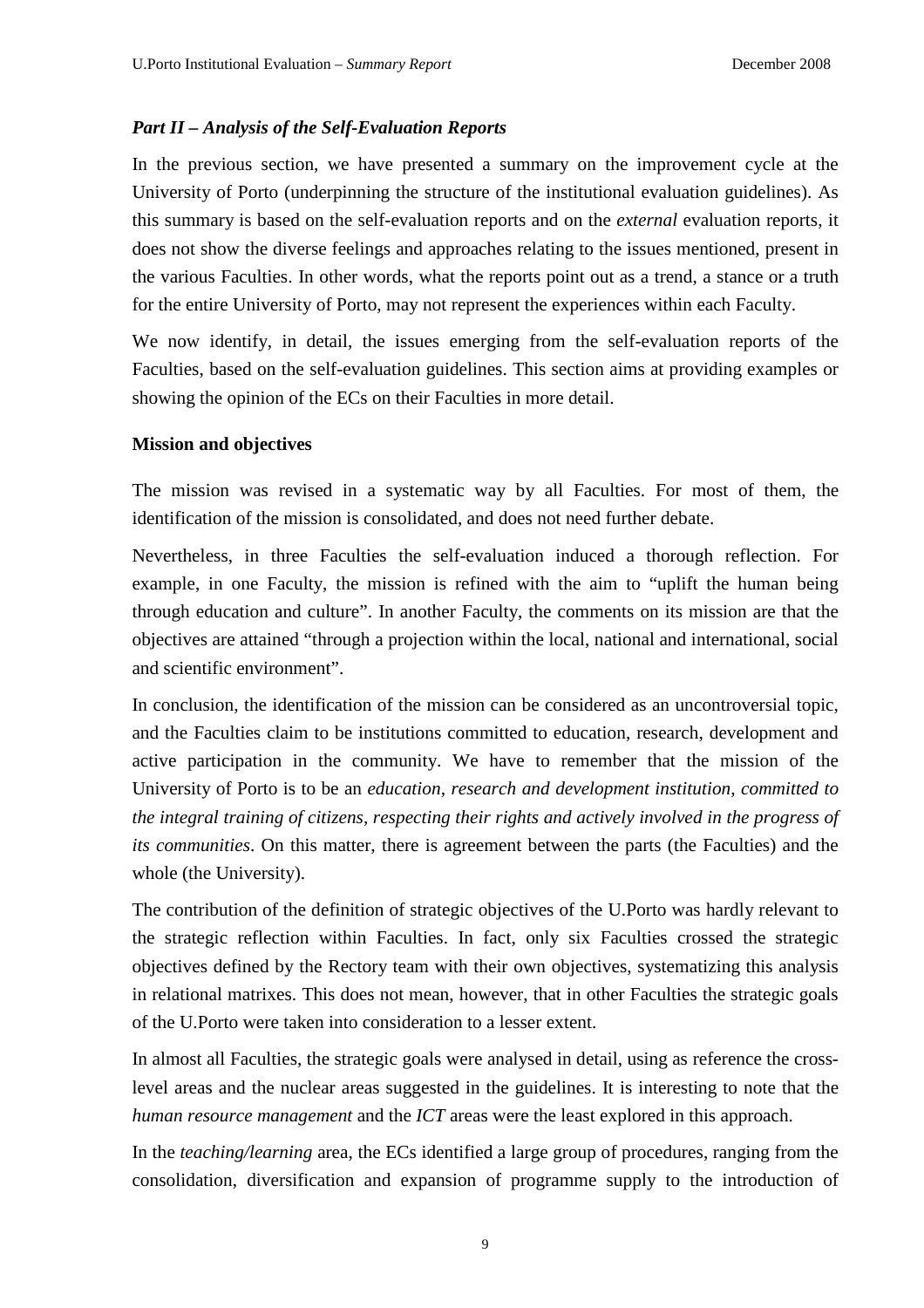innovative teaching practices, or even the development of systems for the assurance and continuous improvement of quality. Another Faculty identified teacher training as a strategic aspect that needed to be developed, and acknowledged that it still required further commitment to its mission and strategic goals.

In terms of *research and development*, some Faculties pinpointed the increase of their capacity to conduct research work and the quality of its results (based on international standards) as a strategic goal. Others stressed the importance of connecting research with the process of teaching/learning, especially as an instrument required to increase the level of its offer in post-graduate education.

With regard to *services to the community and internationalisation*, some Faculties were concerned with systematizing the dissemination of its image as an active scientific producer. Only a few Faculties had the development of internationalisation as a strategic goal.

In terms of *human resource management*, the strategic guidelines focus on training, particularly the training of non-academic staff.

The strategic options in *ICT* are scant and only a few refer to the need for optimizing resources.

# **Opportunities and threats**

In the self-evaluation guidelines, the ECs were asked to identify the threats and opportunities in the external environment, which could affect or promote the strategic goals of their Faculty. However, in this exercise, the majority of the ECs did not focus on the opportunities and threats that could affect the strategic objectives, but rather on the opportunities and threats that could compromise each cross-level and nuclear area. As a result, the analysis of the threats and opportunities is sorted by area, taking advantage of the way the self-evaluation process took place.

# *Governance and Management*

The comments on the threats that could potentially influence the *governance and management*  area were predominant in relation to those on the opportunities.

Nine Faculties felt that the reduction of State Budget funding and its instability was a threat. Particularly, they stress the unclearness of funding for the second and third cycle degree programmes. In addition to the difficulties associated with funding, two Faculties mentioned the non-existence of sufficient autonomy. As a result of the reorganization of the U.Porto, following the adoption of the new Legal System Applicable to Higher Education Institutions (RJIES), two Faculties identified the potential loss of autonomy, this threat being of an internal nature.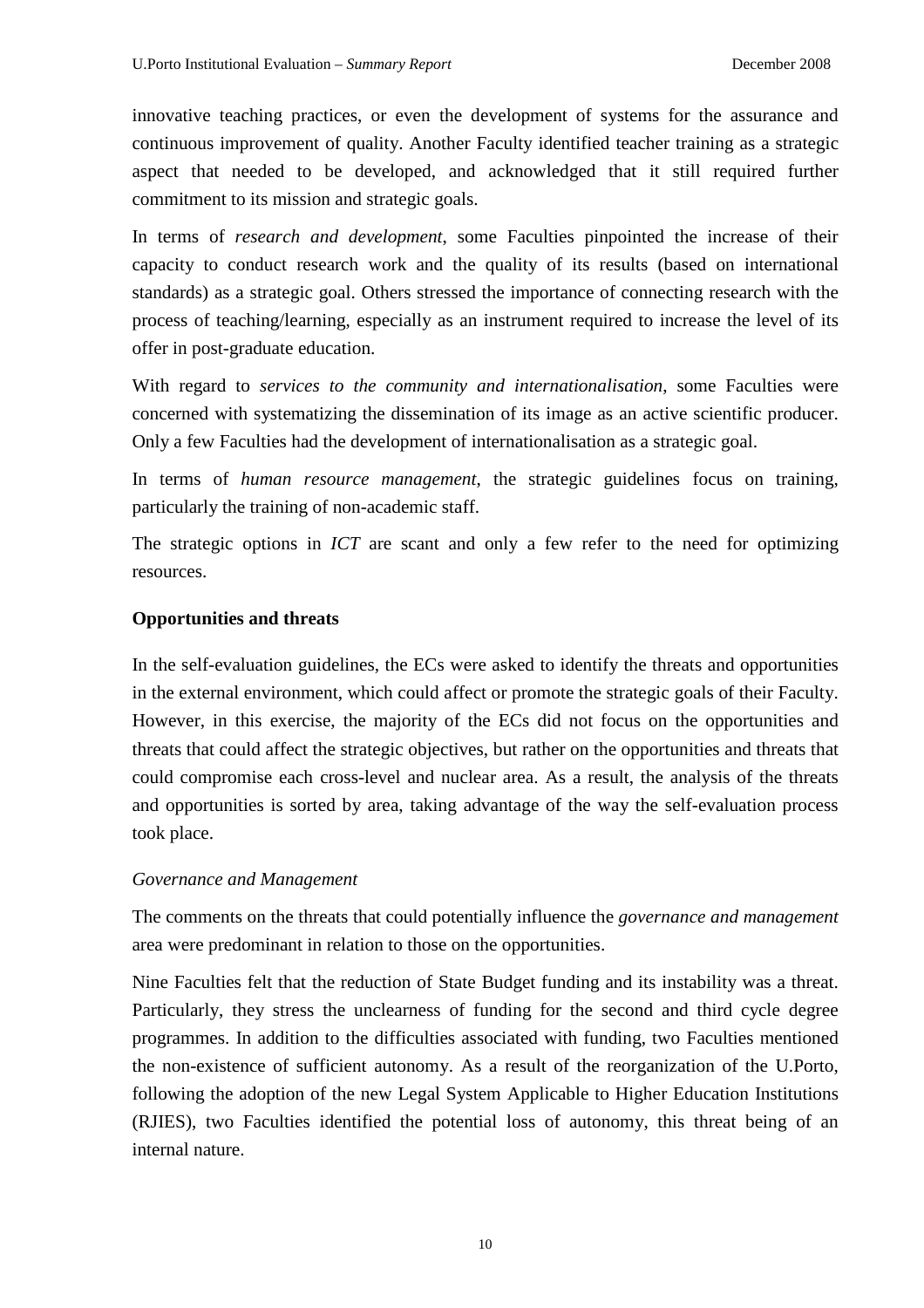Other dangers were also referred to in the self-evaluation reports. However, these threats are more related to internal factors rather than external factors. Some of the examples include the insufficient horizontal coordination of services (plus the need for it to be established by integrating it into the SIGARRA information system), and the increase of complex management tasks related to new management models.

In terms of opportunities, four Faculties pinpointed the RJIES as enabling the modernization of governance structures within the Faculties. Some Faculties consider using other sources of funding (through the development of specific policies) in order to raise funds.

Still in the chapter on opportunities, other topics are mentioned by the ECs, but they are clearly related to internal issues at the Faculty level. For example, two Faculties referred to the information system as an opportunity to implement an integrated monitoring system. At the same time, the re-definition of governance structures is anchored in the promotion of an internal dialogue. Along the same line of reasoning, but within the activity of the University Rectory, some comments were made on the availability of specific *software* to support the management area, programmes supporting the requalification and the thorough analysis of teaching competencies, as well as the implementation of new technologies to optimize the management of resources.

#### *Human Resource Management*

About half of the Faculties have identified threats in the area of *human resource management*. For example, the lack of mechanisms to enable the management of salaries and career prospects is seen as threatening the ability to retain qualified personnel (teaching staff). As such, the current Teaching Career Statute (ECDU) is referred to as emphasizing the inequalities between the public and the private sector (favouring the latter), highlighting the lack of a favourable framework to value the services rendered to the community, as well as the management activities. Furthermore, it is felt that funding limitations may emphasize even more the difficulties associated with the hiring of teaching staff.

We see the same types of threats for non-academic staff, and the fact that the implementation of the Integrated Evaluation System for the Public Administration (SIADAP) is still an uneasy factor in labour relations. One Faculty also mentioned as a threat the fact that some academic processes under the responsibility of the Rectory take very long (an internal problem of the University).

With regard to opportunities in the *human resource management*, and in other areas too, they are often confused with capacities within the University. As such, many "opportunities" listed by the ECs are, in fact, means or instruments to achieve objectives. For example:

- prompt pedagogic and financial support to the IRICUP Institute of Common Resources and Initiatives;
- review the of the academic positions framework;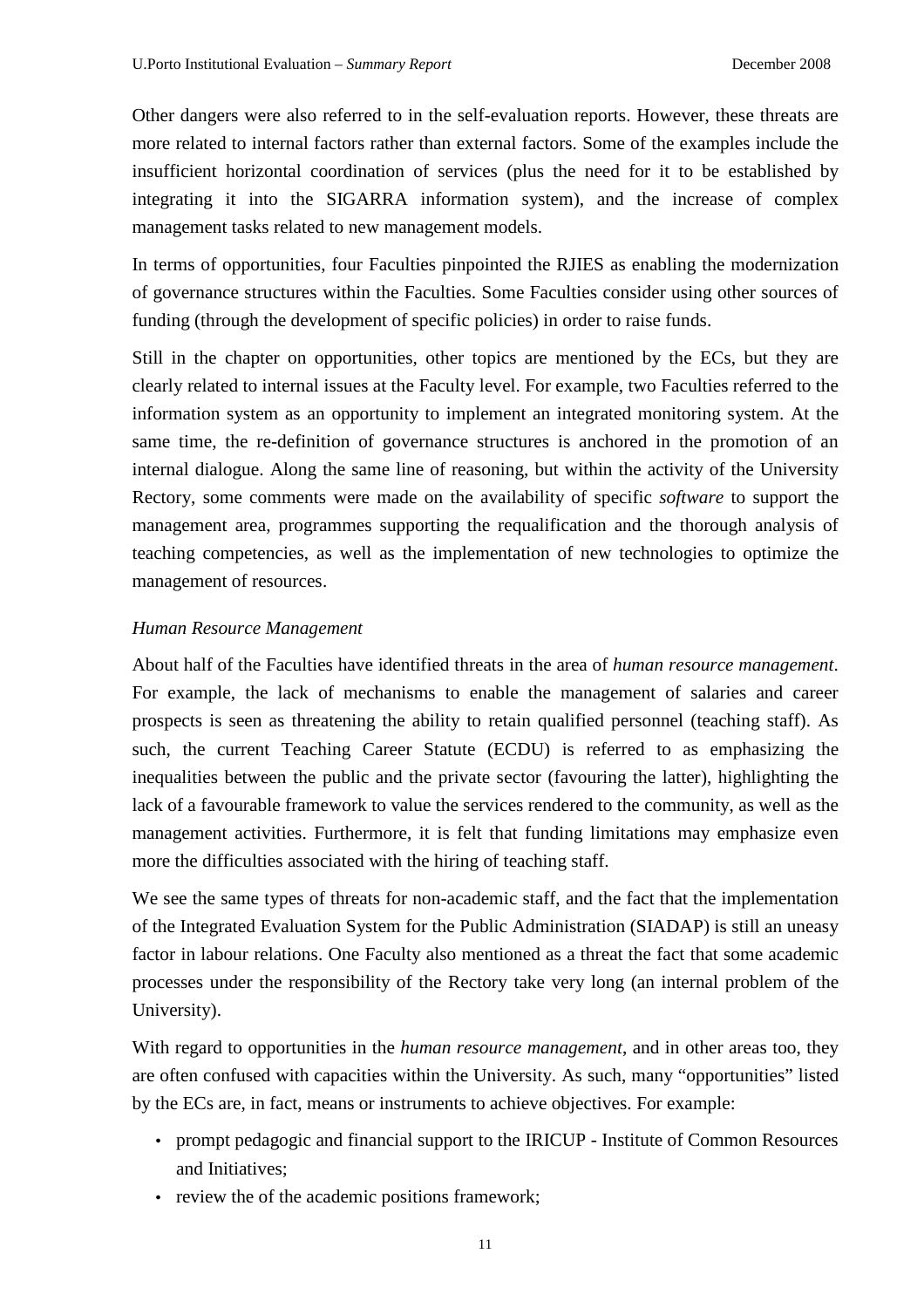- adopt a pro-active staff management policy;
- assume clear rules on progression in the academic career;
- use a system of incentives;
- increase the proficiency of the non-academic staff;
- support the dissemination of good practices.

However, the self-evaluation reports also contain suggestions adapted to the concept of opportunity. For example, they suggest the use of the predictable increase of continuous education activities at the University as a quick way to promote the training of its employees. Their recommendation is as follows:

- explore the possibility of hiring qualified professionals in the labour market with academic degrees adapted to the ECDU - Teaching Career Statute;
- increase the impact of performance evaluation (SIADAP);
- sign individual work contracts:
- develop mobility policies to attract highly qualified foreign teaching staff.

#### *ICT*

Generally speaking, the ECs found it difficult to identify threats and opportunities in this area. The analysis of threats and opportunities puts emphasis on the latter, clearly coinciding with the internal factors. An example of this is the possibility of improving cooperation in terms of sharing the information systems provided by the Rectory, to facilitate the access to pedagogic, scientific, technical or administrative information. The threat of an insufficient budget to implement the ICTs mentioned by some Faculties is the exception.

Within the opportunities, it was difficult to find positive external factors that have an impact on the management of ICTs. The most relevant references were the possibility of attracting target groups and the (random) initiatives of the relevant Ministry to promote the ICTs.

# *Teaching/learning*

The most relevant opportunities mentioned by some Faculties are related to the implementation of the Bologna process and the interrelated possibility of attracting new publics. On the improvement and expansion of the University's offers, they mention multidisciplinarity and the new  $2<sup>nd</sup>$  and  $3<sup>rd</sup>$  cycles. A further opportunity connected to the Bologna process involved the mobility of students between cycles, which is seen as an "alternative" to the traditional mobility schemes. The increase in the ability to attract the best students is also seen as an opportunity by some Faculties.

In terms of threats, several Faculties indicated the unpredictability of the labour market; the drop in the demand for scientific professions; and the loss of the attractiveness of technological areas, linked to the technological and scientific illiteracy of secondary education students. The current problems in the economy of the Northern region, with a consequent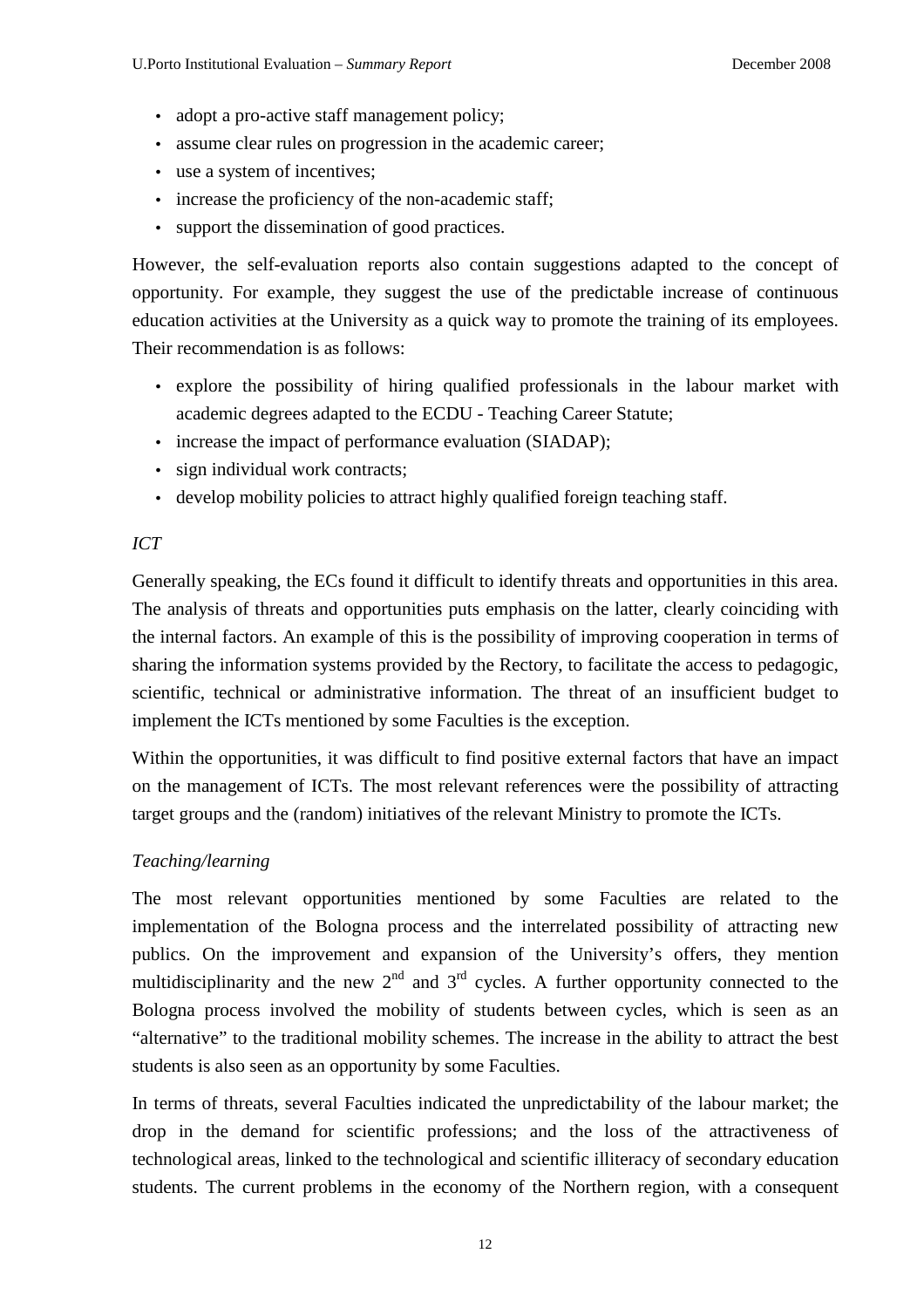limitation of employment opportunities, particularly for the strategic and management positions, are also seen as an issue that threatens the recruitment of students (especially the best students). Note that the decrease in the number of students in higher education can still be exacerbated due to the high drop-out rate in secondary education and the low birth rate. Some Faculties feel that their ability to attract students can be harmed by the growing competition between higher education institutions. They also call attention to the danger that the increase of the *numerus clausus* can pose to the quality of teaching/learning, if a reciprocal investment is not made in human and material resources. The threats also include the legal uncertainties with direct implications for the *teaching/learning* areas, and the financial constraints to following post-graduate studies.

There are other specific threats, but they are only relevant to specific scientific/pedagogic components. These threats are, for example, the lack of clarity concerning the institutions that will be competent for teacher training and the failure of the labour market to accept some professions. In the case of the fine arts, threats include the overall social unfamiliarity with artistic practices and the lack of legislation regulating specific professions. In the health sector, the changes in policies with direct implications for the current partnerships signed with the Hospitals and other Health Units are considered to be threats.

The changes stimulated by the implementation of the Bologna process are marked as a threat in the following aspects: the inadequacy of premises (lecture rooms and large classrooms) to encompass the paradigm shift from teaching to learning; the need for more interactive teaching practices; and increased rigidity in the programme structure, which suffered a decrease in the elective curricular units in the  $1<sup>st</sup>$  cycle curricula.

#### *Research and Development*

Academic excellence is seen as an added-value that many Faculties feel must be explored. As such, there is an opportunity to strengthen and broaden the research networks among the research units of the U.Porto, and among other national and international counterparts. The promotion of research following post-doctorates is seen as an opportunity, in interaction with the *teaching/learning* area. Along this line, they suggest that joint PhD programmes can lead to the merging and reorganization of research centres in some Faculties.

They also suggest other opportunities related to national incentive policies on the mobility of researchers, and identified emerging scientific areas that can help to expand the domain of the R&D units. In the health area, we have the public investment at national and European level as a factor fostering the development of R&D activities in a more consistent way.

The higher education policies adopted nationwide, with implications in terms of funding, are generally seen as a threat. They also identified some internal factors as threats:

- the dispersion of human resources;
- undefined criteria for scientific production;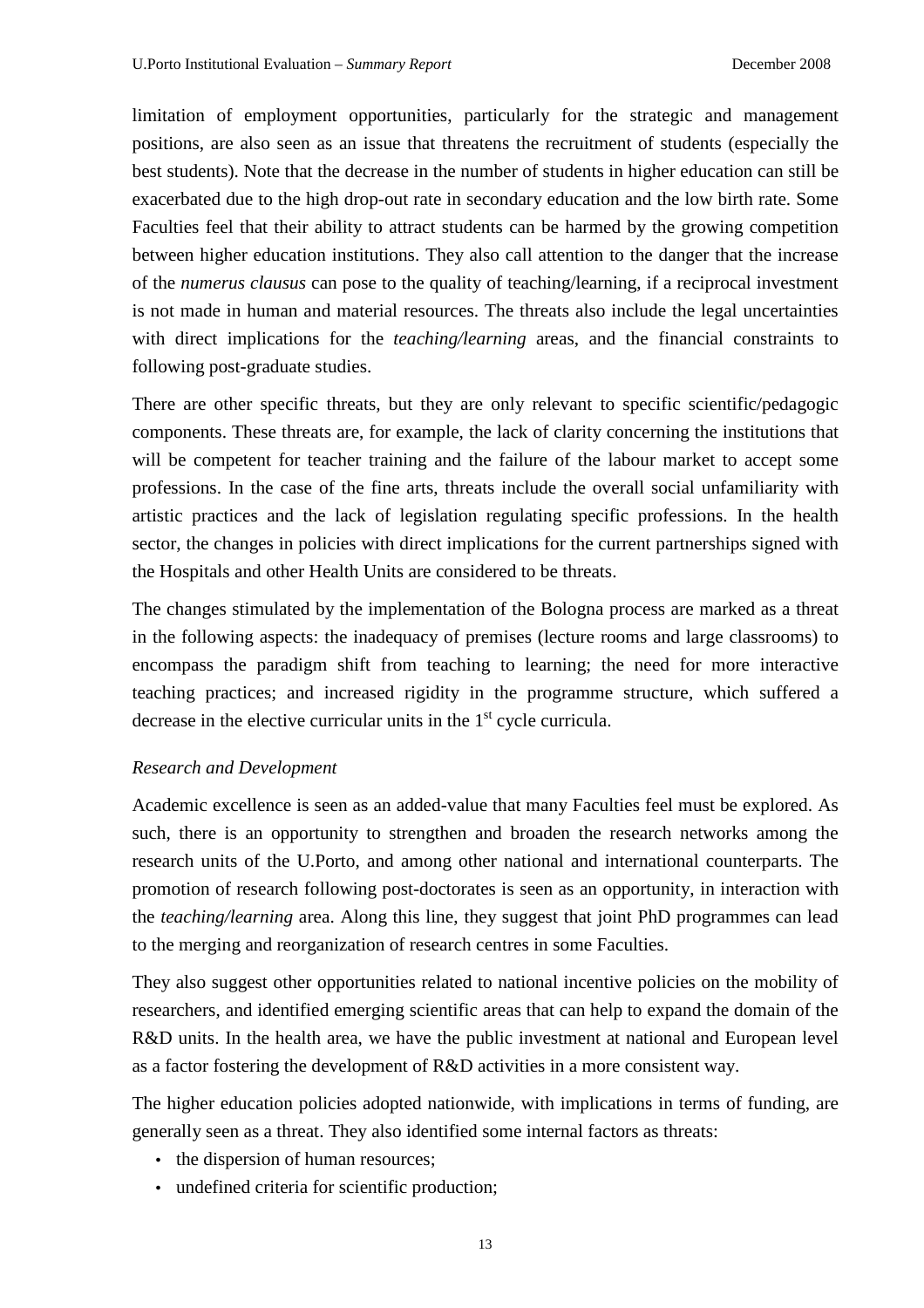• the excessive offer of  $2<sup>nd</sup>$  cycle degree programmes; consequently teaching staff are overloaded with teaching activities.

# *Services to the Community and Internationalisation*

In terms of opportunities, the reports mention the national recognition of quality at the Faculty level, when these are assumed individually. Expectations as to the increase of student and professional mobility represent an opportunity not only within the framework of Bologna but also in terms of the increase of the connections to the Portuguese speaking countries. The development in the *teaching/learning* and *research and development* areas will probably influence the internationalisation strategy, and the examples given are the increasing number of programmes and the reorganization or merger of research centres. The ICT area can have a tremendous impact in this field, as it allows new forms of dissemination and university cooperation activities. On the other hand, the adjustments made in *governance and management* can also influence the diversity of funding sources, enabling further investments in the area of *services to the community and internationalisation*.

Other examples of opportunities mentioned include: to explore the capacity of service provision, and to strengthen or expand the number of national and international partnerships; however, no clues are given as to how they will be achieved.

Basically, the threats compromising the area of *services to the community and internationalisation* involve:

- the lack of political initiatives to provide financial support to the internationalization strategies;
- linguistic and cultural barriers that hinder the use of a second language of instruction; and
- a persistent reactive mentality that does not go along with a positive and strategic attitude needed for internationalisation.

# **Operational objectives**

The study of the mission and strategic goals conducted by the ECs was specifically useful to analyse the operational objectives thoroughly, even though in all Faculties the concept of operational objective is not assumed and shared transversely by the management bodies and the teaching and non-teaching staff alike. The identification of operational objectives was the result of the analysis carried out by the ECs (cf. Part I, "Operational objectives in each area", p. 5).

On the other hand, the operational objectives of each specific area do not seem to have taken the threats and opportunities into consideration (identified in the previous step), nor are they consolidated through the definition of medium and long term targets that contribute, directly or indirectly, to the completion of the strategic goals.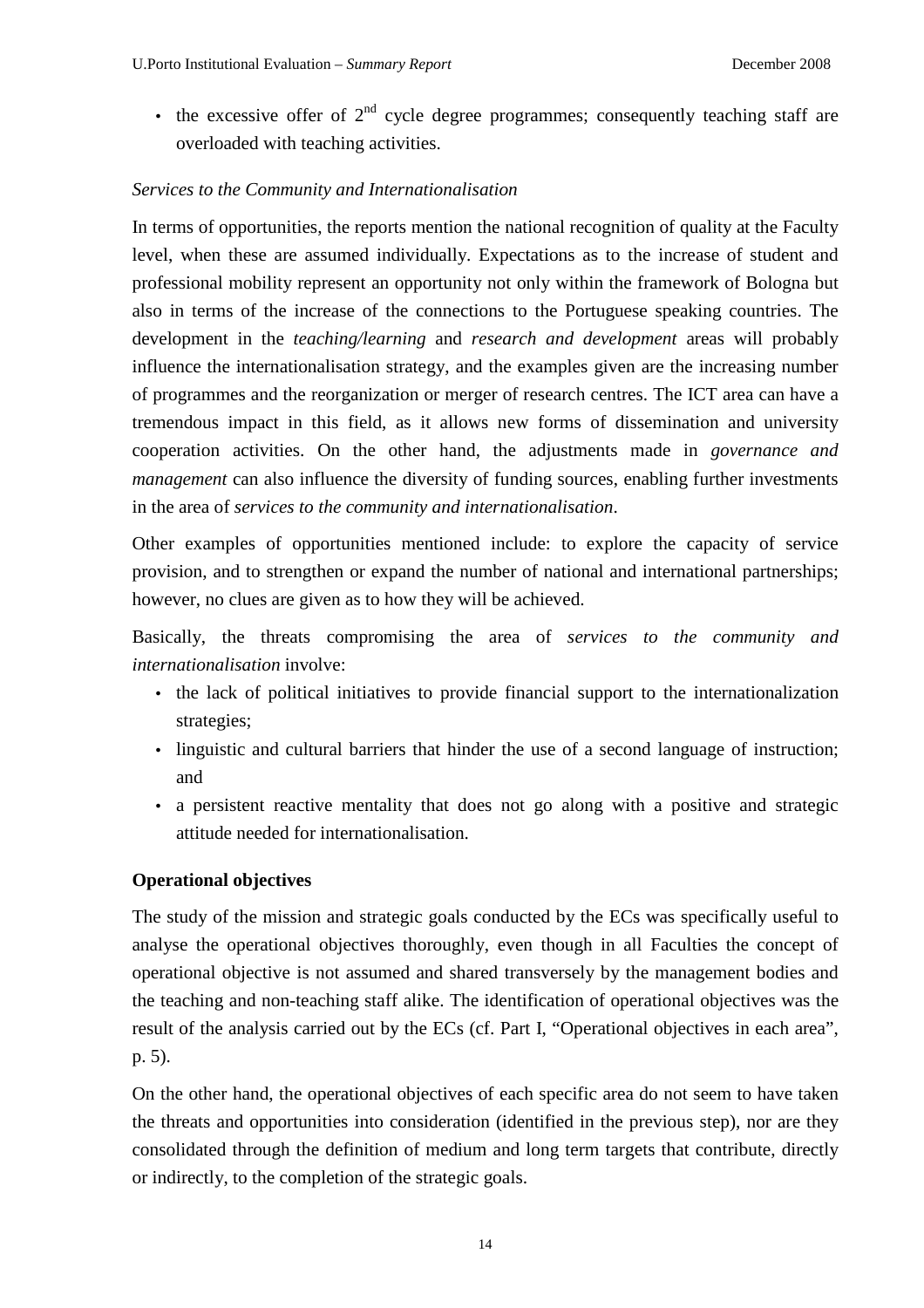The specific areas of *teaching/learning*, *research development* and *services to the community and internationalisation* received the highest number of comments on the identification of operational objectives. In the case of *teaching/learning*, we highlight the following:

- improve and increase the training offer (including continuous education);
- increase the number of students;
- increase the number of good teaching/learning practices.

The objectives for *research and development* are:

- increase the number of research units funded by the FCT;
- consolidate and increase the areas of research;
- improve the scientific production ratios and performance indicators.

In terms of *services to the community and internationalisation,* the following stand out:

- increase the synergies with the community;
- increase the number of significant partnerships.

#### **Strengths and weaknesses**

Only about half of the Faculties identified the specific strengths and weaknesses that might favour or hamper each operational objective. However, the analysis of the strengths and weaknesses was, in general, useful, in that it focused on the analysis of each Faculty's performance, on each specific area.

# *Governance and Management*

In this field, the analysis of the strengths and weaknesses was clearly focused on the identification of strengths. This fact can apparently be related to the idea that the implementation of the RJIES will bring about changes, which in turn will require the organizational structures and the management models to adapt.

The strengths inherent to the *governance and management* area interact strongly with the strengths of other areas, especially with the *human resource management* and *ICT* areas. This interdependence will possibly help to increase the synergies.

Apparently, for most Faculties the structures of governance seem to be adequate. On the other hand, we also note the concerns regarding the observance of scientific, financial, administrative and pedagogic principles. In the Faculties where there is a decentralized model, for example, the matrix model, the balance (yet unstable) generated between the various bodies (including the directors of study programmes) is considered to be a strength. Regarding the directors of study programmes, one Faculty mentions as a weakness the lack of representativeness of these individuals on the scientific board, while for another Faculty the creation of a programme director post has guaranteed an effective adjustment between the participation in management affairs and the agility of decisions.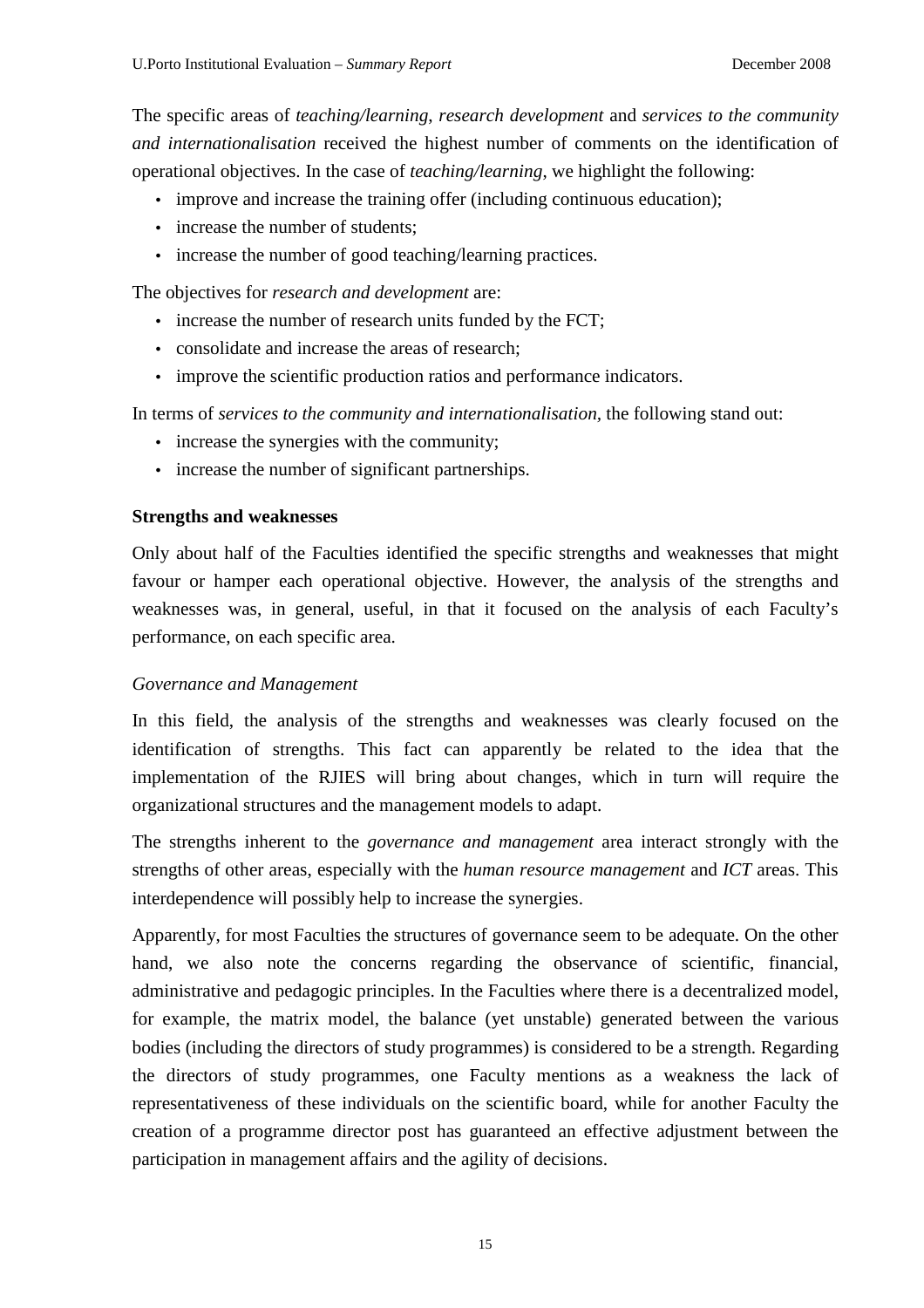Regarding participation in the management bodies, two Faculties felt that the commitment and dynamics of the academic community are strengths (one of the Faculties acknowledges that the students have an active role in this issue).

In terms of management, the references to the strengths are, once again, widely varied:

- the ability to raise funds;
- the implementation of ICTs and the computerization of services (which tends to expedite the monitoring of some services);
- a balanced budget (for two Faculties).

One set of strengths is referred to by one Faculty only:

- the qualification of human resources;
- the SIADAP, as a management instrument (despite the variations of distorted results based on the definition of quotas);
- environmental management;
- the information generated by monitoring processes.

The list of weaknesses identified in the report is vast and diverse. We note that, in some cases, the frailties highlighted do not seem to be properly connected to the area under analysis. They include:

- complexity and lack of effectiveness of the organizational structure;
- weak links between the management bodies and the R&D units (with direct implications for the *research and development* area);
- insufficiencies in monitoring the internal processes;
- reactive attitudes associated with the definitions of operational strategies;
- shouldering of functions by the teaching staff:
- weak participation of members external to the University;
- lack of a representative sample of the degree programme directors on the scientific board;
- precarious premises;
- budget constraints:
- retraction of own revenue;
- inadequacy of programme management models.

# *Human Resource Management*

For most Faculties, the strengths are found mostly in the qualification and performance of teaching staff. However, they also mention other characteristics, especially as potential strengths, since future developments can augment their positive effects. For example, the approval of criteria and evaluation parameters for the competition for associate professor and full professor positions would improve the gradual increase of requirements for academic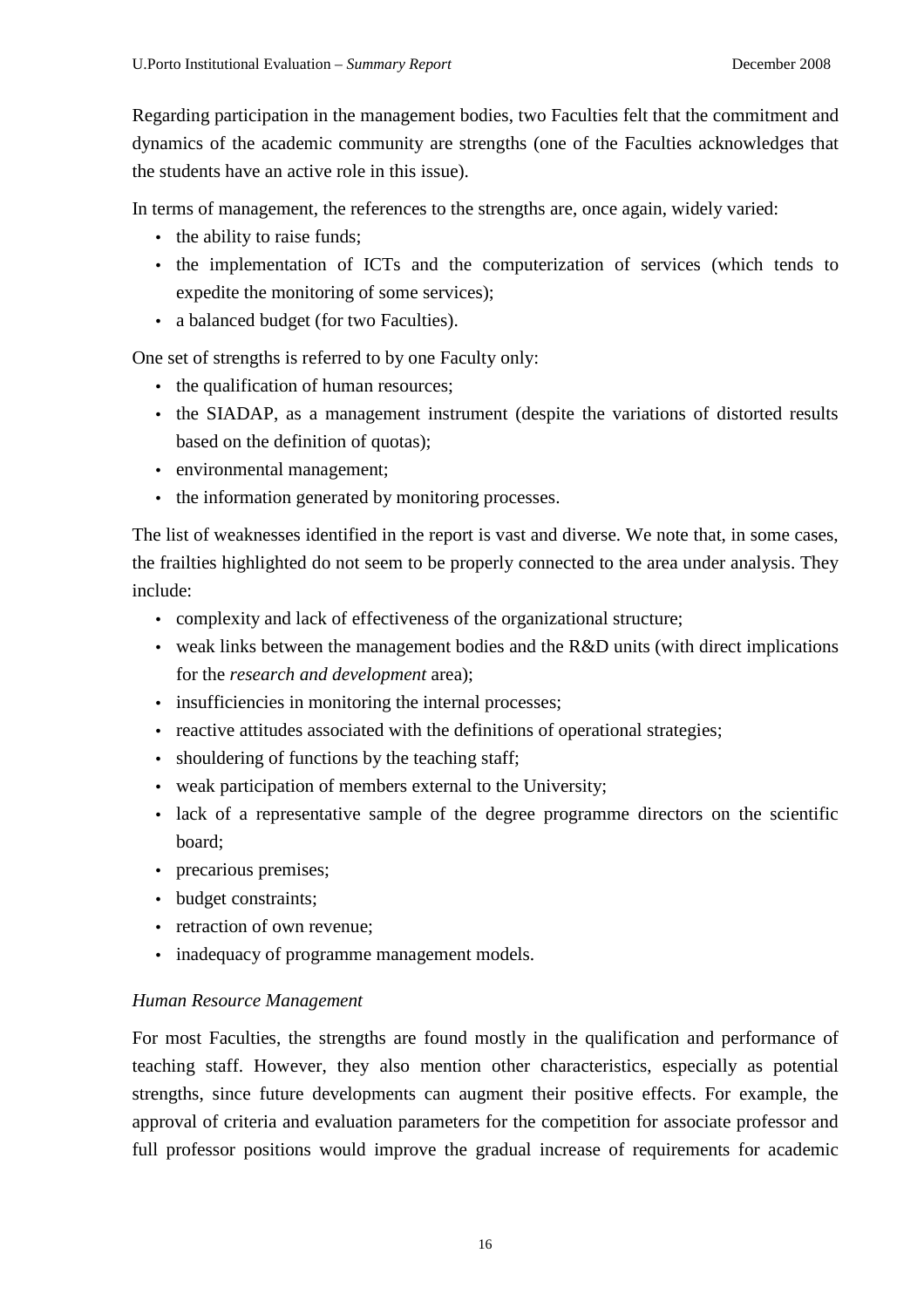career progression in the entire University (note that the absence of criteria applicable to acquire academic tenure was identified as a weakness).

Pedagogic innovation is also seen as a potential strength, as long as there are mechanisms enabling its dissemination and openness to peer review. This category of strengths includes the generalization of the pedagogic monitoring system, which includes the pedagogic survey (where the students evaluate the teachers).

The weaknesses identified in the *human resource management* area cover cross-level topics, such as:

- inbreeding:
- the insufficient number of teaching and non-teaching staff (consequently, the staff is overloaded);
- the lack of a systematic evaluation of teachers' performance;
- the inflexible selection processes as a result of the inadequate legal framework (ECDU);
- the uncertainty as to the proper balance of time spent on teaching, researching and management;
- the lack of autonomy in the human resource management area;
- the lack of criteria applicable to the final appointment of teaching staff;
- the limited capacity to renew teaching staff;
- the reduced internal mobility of non-academic staff and of the teaching staff;
- the limited training opportunities for the teaching staff:
- the lack of expectations and the inconsistencies between the qualifications and performance of the professional activity;
- the frailties of the SIADAP, although it is considered a positive management tool;
- the lack of participation of non-academic staff in the debates on the implementation of the RJIES.

# *ICT*

With regard to the management of ICTs, the strengths include the following:

- the general computerization of services;
- the increased use of ICTs as a teaching and management tool;
- the satisfactory coverage of the wireless network;
- the existence of some curricular units with e*-*learning contents;
- the high level of satisfaction with the ICT services;
- the adequacy of human resources;
- the existence of an adequate investment policy.

Among the weaknesses reported in this area, there is the idea that the information system (SIGARRA) is perhaps not responding adequately in all Faculties (note that the Faculty of Sciences is the only Faculty of the U.Porto with its own information system – the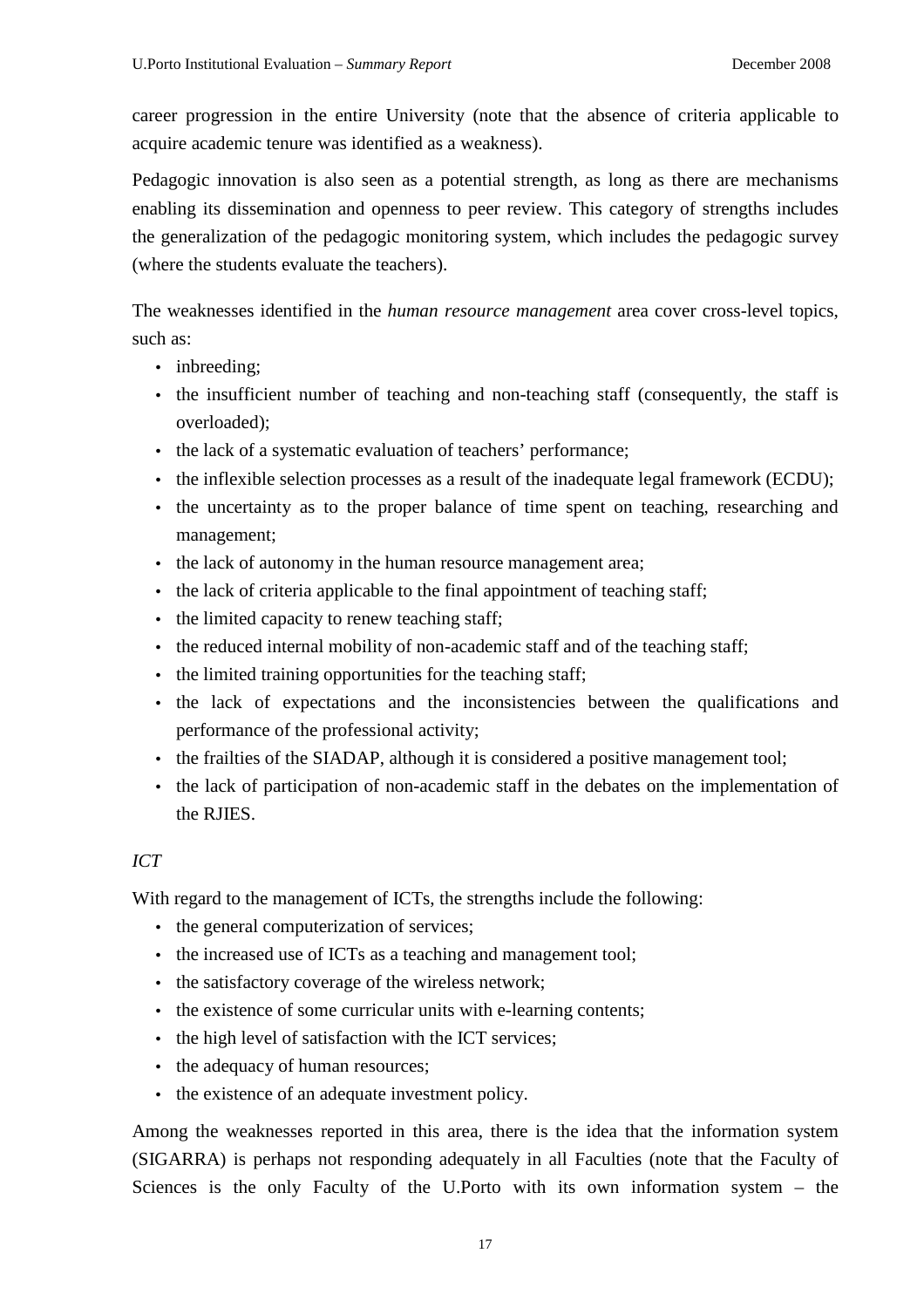*InfoCiências*). The weaknesses are said to be the unsuitability to the specificities of some Faculties; the under-use of the potentials offered by SIGARRA; the need to implement or improve a helpdesk system; and insufficient support from the Rectory. The lack of a procedure guide is mentioned with regard to the *InfoCiências*, with regard to the improvement of services.

Some of the weaknesses are listed below:

- the resistance to the use of ICTs:
- the low computer/student ratio;
- the lack of autonomy of ICTs as a management area;
- the insufficient number of non-academic staff allocated to the ICTs:
- the lack of a strategic e-learning policy;
- the lack of classrooms with an adequate size (this affects teaching/learning).

#### *Teaching/Learning*

The *teaching/learning* area received most of the reflections on strengths and weaknesses, visible in the number and size of comments. Apparently, this is a sign of the importance given to the ECs on the process of teaching/learning compared to the other areas.

With regard to the field of *teaching/learning*, we see that, in general, the Bologna process is seen as an opportunity, grounded on strengths related to the will to change. In addition to this practically cross-level vision of the Faculties, many other aspects are classified as strengths:

- the qualification of human resources;
- the possibility of expanding the offer of  $3<sup>rd</sup>$  cycle degree programmes;
- the existence of successful partnerships:
- the production of the best graduates in the respective scientific areas;
- the dissemination of the ICTs in library use;
- the setting up of structures and mechanisms to follow up on the graduates in their active life;
- the student/teacher relationship;
- easy monitoring of processes enabled by the SIGARRA;
- granting prevalence to scientific performance over pedagogic performance for progressing in the teaching career;
- the promotion of research to the students to stimulate their interest;
- awarding scientific merit prizes to students;
- the quality of infrastructures;
- the existence of strong and dynamic student associations;
- the strong link with the labour market;
- the potential capacity to fill all places in the national competition for university admissions;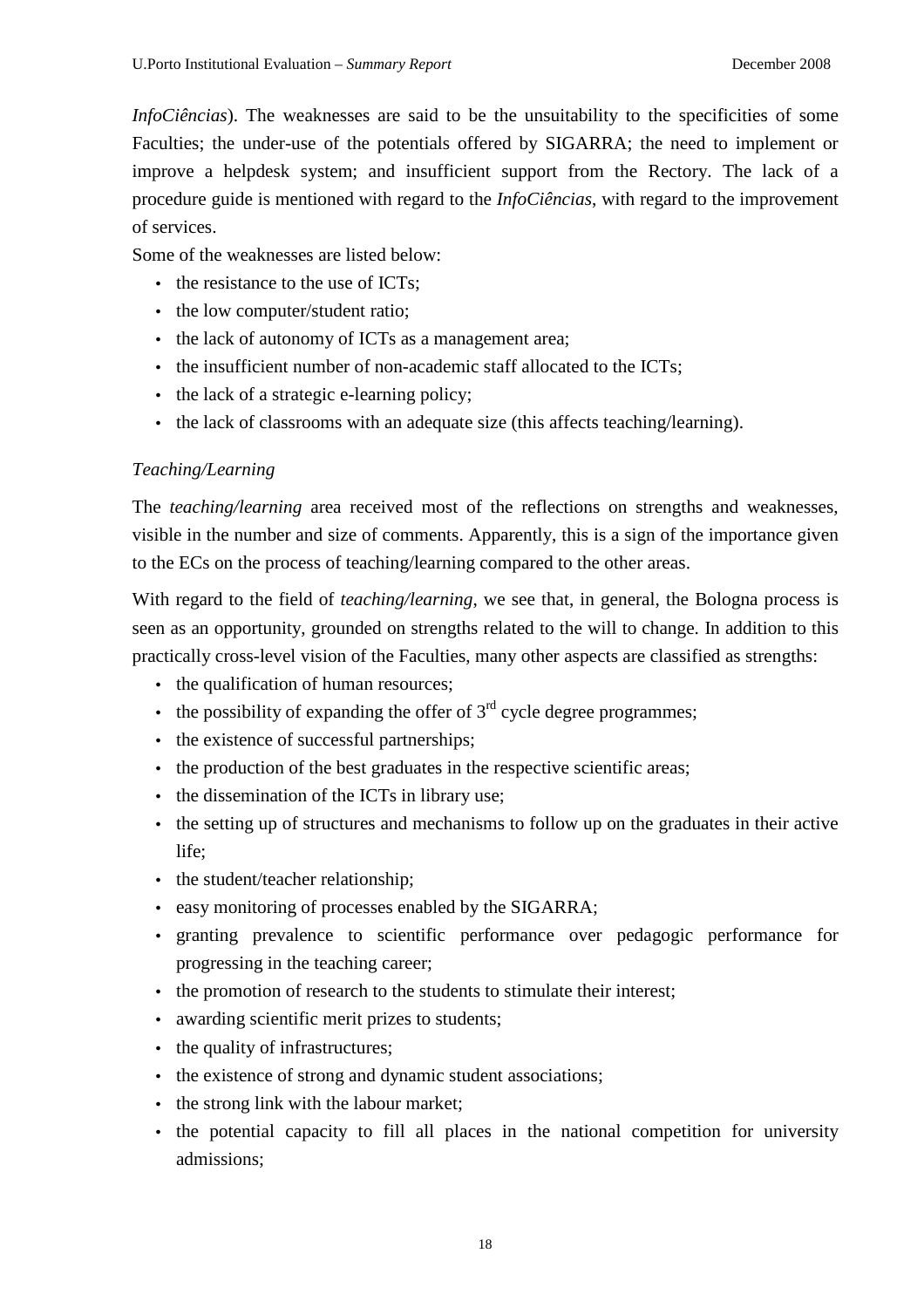- the capacity to attract good students for the  $2<sup>nd</sup>$  and  $3<sup>rd</sup>$  cycles and for the integrated masters;
- the existence of favourable relations between the profile of graduates and pedagogic methods;
- the promotion of pedagogic training actions for teaching staff;
- the increase in demand for post-graduate and  $2<sup>nd</sup>$  and  $3<sup>rd</sup>$  cycles programmes by students outside the University;
- curricular flexibility;
- the scope and diversity of the training offer graduate and post-graduate programmes, open programmes and continuous education programmes; professionalization programmes;
- the existence of monitoring procedures for programmes or structures to monitor the quality and evaluation of pedagogic processes;
- the existence and general implementation of the pedagogic survey;
- the positive pedagogic evaluation of teaching staff.

It should be noted that some of the strengths identified are related to procedures and mechanisms that typically correspond to the minimum requirements needed for the working conditions of degree programmes. In fact, "to restructure and put into operation the  $1<sup>st</sup>$  cycle degree programmes", "to define transition study plans", "to appoint degree programme directors and follow-up committees", "to provide evaluation procedures for student performance" can not really be considered as strengths.

The list of weaknesses in the *teaching/learning* area is long, and renders many different situations from Faculty to Faculty:

- the lack of coordination between structures (which has led to the lacking impact of the students' pedagogic evaluation of teachers);
- the lack of indicators to support decisions on the creation of new degree programmes;
- the absence of periodical evaluation mechanisms since the evaluation process of courses carried out within the scope of the CNAVES - National Evaluation Council for Higher Education, no longer exists;
- the insufficient definition of "research areas" (with implications for *research and development*);
- the lack of human resources:
- the lack of follow-up procedures of graduates and of evaluating how the programme structure is adapted to the labour market;
- the lack of concrete and substantial partnerships between Faculties, especially at the level of  $3<sup>rd</sup>$  cycle and research programmes, and of mechanisms to support the sharing of resources;
- the low number of students in some curricular units, with negative implications for the allocation of human resources;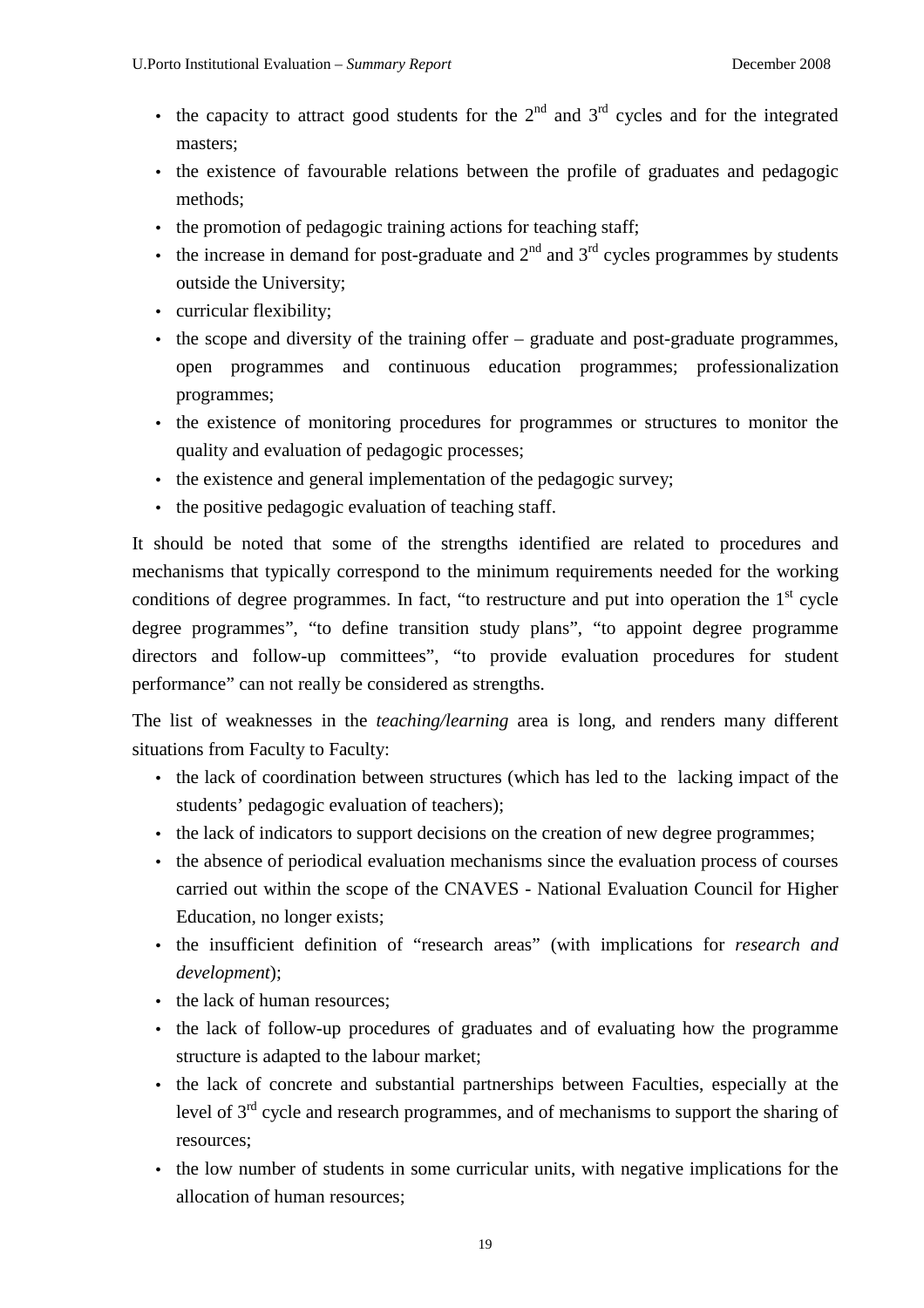- in terms of experimentation with new pedagogic methods, the need to assess the education failures/achievements of students;
- the lack of explicit strategies to trigger cross-level skills in students;
- the adjustment of old study programmes, as a result of the Bologna process, and the consequent removal of curricular units that students find interesting (additional, elective units);
- the excessive number of students per class;
- the frailties shown in the availability and implementation of continuous assessment;
- the excessive number of tests and the short period available for research and extracurricular activities;
- the weak capacity to attract students from outside the region;
- the weak participation of  $3<sup>rd</sup>$  cycle students in class activities;
- the slight importance given to stimulating practices, recognition of merit and reinforcement of identity;
- the poor conditions in the classrooms:
- the lack of support for the social integration of foreign students, with implications for relationships with the external environment and internationalization;
- the lack of capacity to attract  $3<sup>rd</sup>$  cycle students :
- low pro-activity (affecting all areas under analysis);
- the absence of overall regulations for the methods of evaluation of knowledge and for the teaching methods in  $2<sup>nd</sup>$  and  $3<sup>rd</sup>$  cycles:
- the insufficiency of material resources;
- the high student/teacher ratio in the clinical cycle  $(1/6)$ , which is counterbalanced by using voluntary teachers (FMUP);
- the lack of definition of learning outcomes per curricular year and curricular units;
- the reduced use of learning platforms (e-learning, b-learning);
- the low flexibility of programme structures:
- the reduced pedagogic training of teaching staff.

# *Research and Development*

Having reflected on this area, it is clear that there is interaction with the issues in *teaching/learning*. We stress, in particular, the potential in exploiting this interaction: the strategies followed in *research and development* can contribute significantly to enrich the process of *teaching/learning* and vice-versa. Generally speaking, as long as those two areas and the area of *human resource management* are better related (in terms of allocating resources to the research and/or teaching activities), the research conducted at the U.Porto is a strength; however, not all positive consequences have been extracted from it.

We see that, according to the criteria used, sometimes the development of scientific performance indicators can be seen as strength and sometimes as weakness. For example, for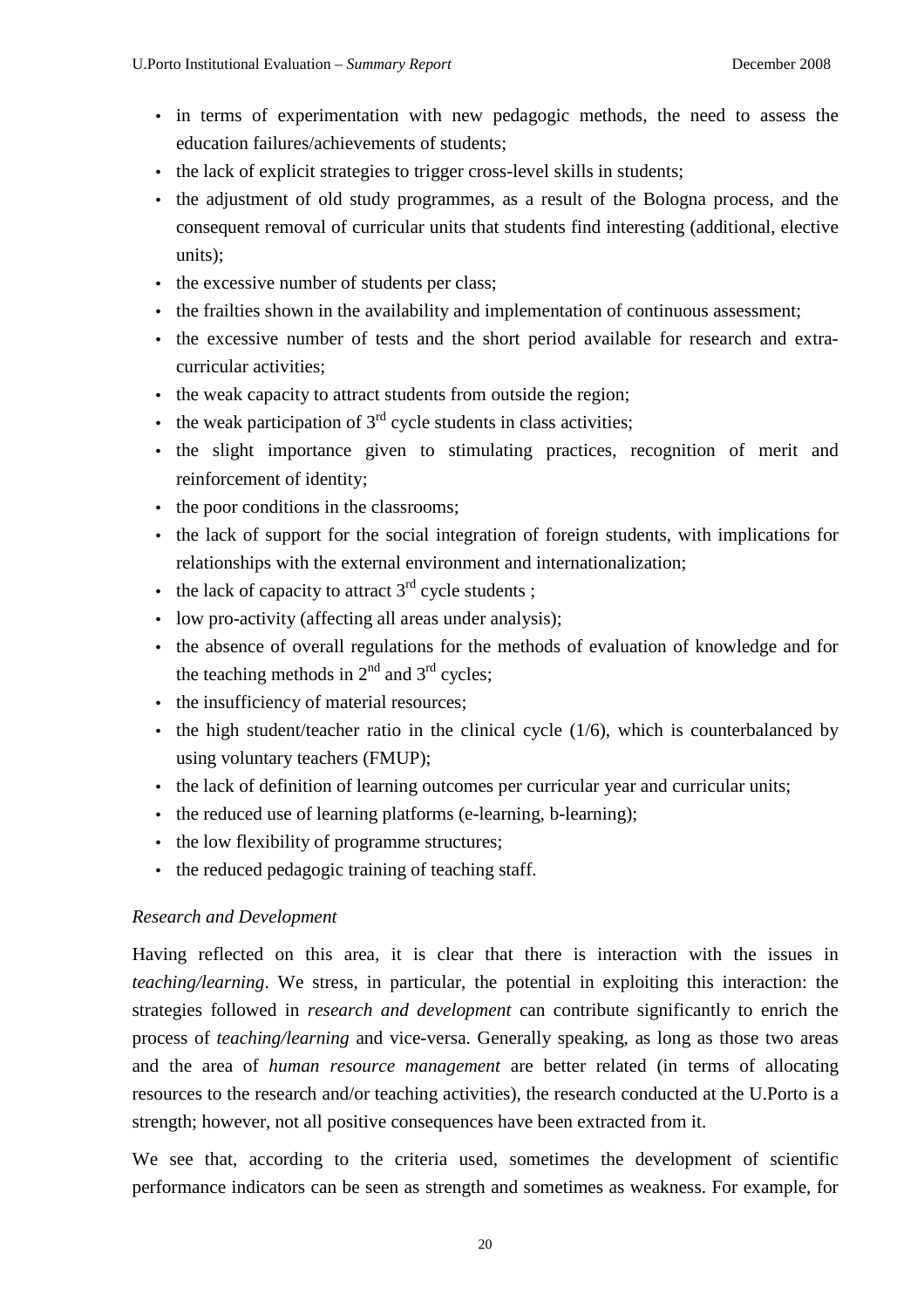one Faculty, scientific production was assumed as a strong point, due to the high number of scientific papers and to the consequent positive impact on its respective scientific area at national level. On the other hand, the scientific production (even if copious) was felt to be a weakness by one EC in a Faculty in the area of arts, as it reveals a small number of scientific papers indexed in the ISI.

A considerable number of factors, which are quite different depending on the Faculties, are mentioned as strengths:

- the qualification of the teaching staff;
- the research centres recognized and funded by the FCT, are well positioned;
- the adequate infra-structure;
- the large number of scientific papers:
- the existence of incentives for student participation in research;
- the existence of internal incentives for participation in research projects;
- the structures supporting the application and management of research projects;
- the investment in specific scientific areas with development projects;
- the multidisciplinarity of the research teams;
- the inter-institutional local dynamics, namely with several organic units and research institutes of the U.Porto, which in some cases, have enabled the incorporation of researchers from outside the Faculty;
- the strong investment in activities publicizing the research carried out:
- the editions designed for scientific dissemination;
- the tendency for teachers to see research as a priority:
- the conversion of scientific units into Associated Laboratories:
- the positive increase of innovation and entrepreneurship capacity;
- the increase in post-graduate offers:
- the adjustment of  $3<sup>rd</sup>$  cycles in partnership with foreign universities;
- the public recognition of scientific activity.

The list of weakness is extensive (note that some of these are considered to be strengths by other Faculties):

- the poor scientific production indexed in the international databases:
- the scant use of editorial and validation procedures for the quality of scientific production referenced at international level;
- the poor participation in international projects, as the result of frailties in the R&D units (in terms of organization, financial and human resources, and support);
- the dispersion of scientific activity in research units or research institutes, making the consolidation of indicators more difficult to achieve;
- the difficulties found in research management, as the research units receive the funding directly from the FCT;
- the lack of infrastructure: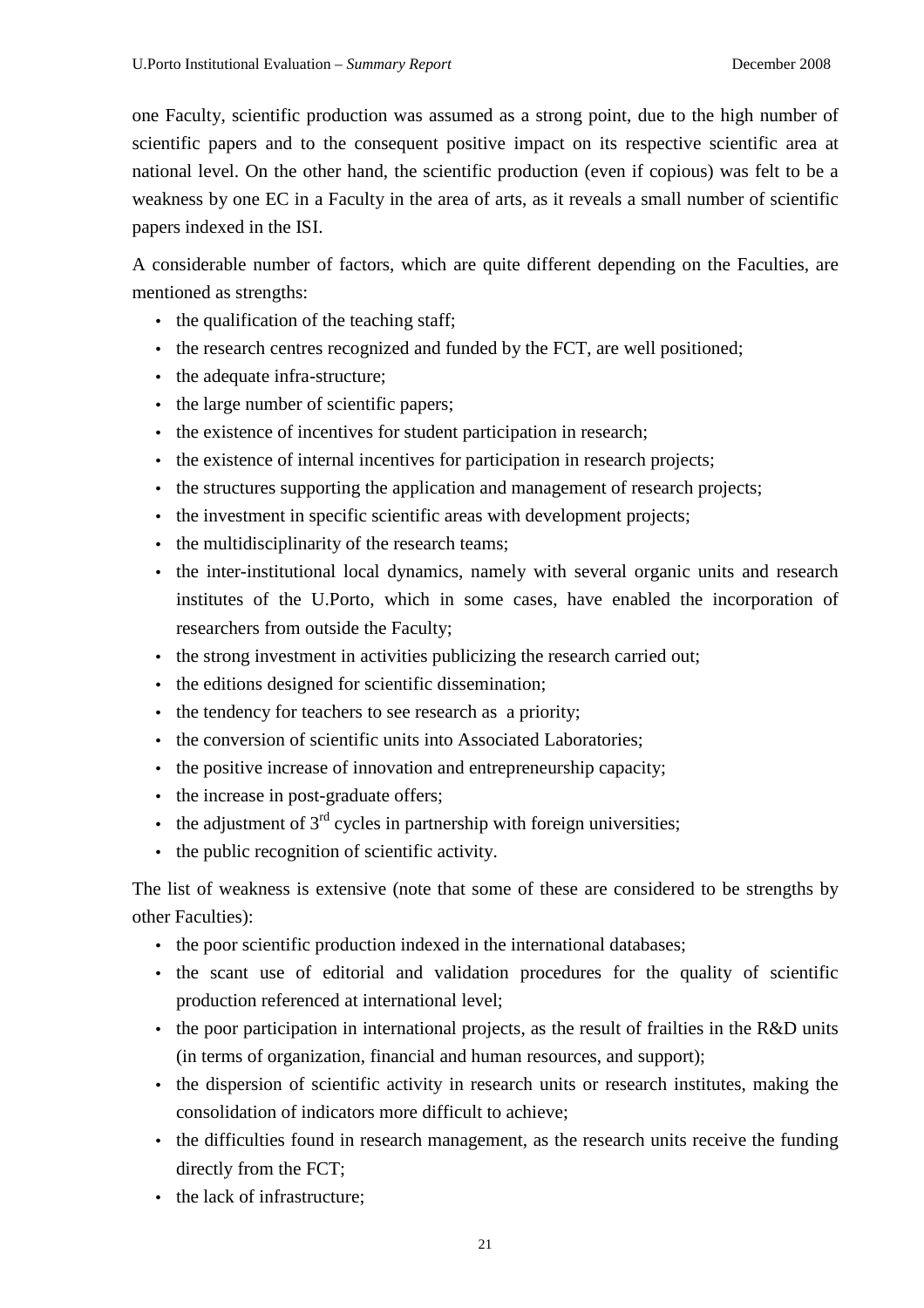- the poor capacity to attract foreign researchers;
- the lack of positions in the research career;
- the lack of institutional strategies that promote, on the one hand, the creation of new research units under the framework of the FCT (and the respective allocation of teaching staff) and encourage, on the other hand, partnerships with the industry and the value of intellectual property;
- the existence of rather small research teams:
- the reduced proportion of teachers involved in the existing research units;
- the difficulties found in balancing teaching and research activities;
- the lack of student participation in research projects;
- the weak capacity to attract external funding;
- the difficulties in purchasing bibliography and equipment due to budget constraints;
- the difficulty of fitting into the scientific areas designated by the FCT:
- the lack of interdisciplinarity;
- the lack of a policy and an incentive system to encourage research and development, which is in part based on individual initiatives;
- the lack of a benchmarking culture:
- the scarce and underrated effort shown by the teachers to find areas of activity that are socially relevant, and show prospects of economic value or of connection to companies;
- the lack of external and internal visibility of the research activities.

#### *Services to the community and Internationalisation*

The strengths are found in:

- the high qualification of human resources:
- the capacity to organize events and initiatives of a national and international nature, to help promote the connections with the outside sphere;
- the capacity to attract foreign students to the  $1<sup>st</sup>$  cycle;
- the strong relations with research centre counterparts;
- the capacity to offer curricular units in English:
- the capacity to provide services, and to raise funds;
- the number of contacts and connections with the business world:
- the creation of the infrastructure needed to foster the interaction with the community or to support internationalization activities;
- the brand image and public recognition.

The weaknesses mentioned in the comments are related to:

- the poor international exchange of students and teaching staff, and the small number of substantive cooperation agreements with higher education institutions in the top positions of European rankings;
- the lack of a structured network of contacts with institutions receiving trainees/interns;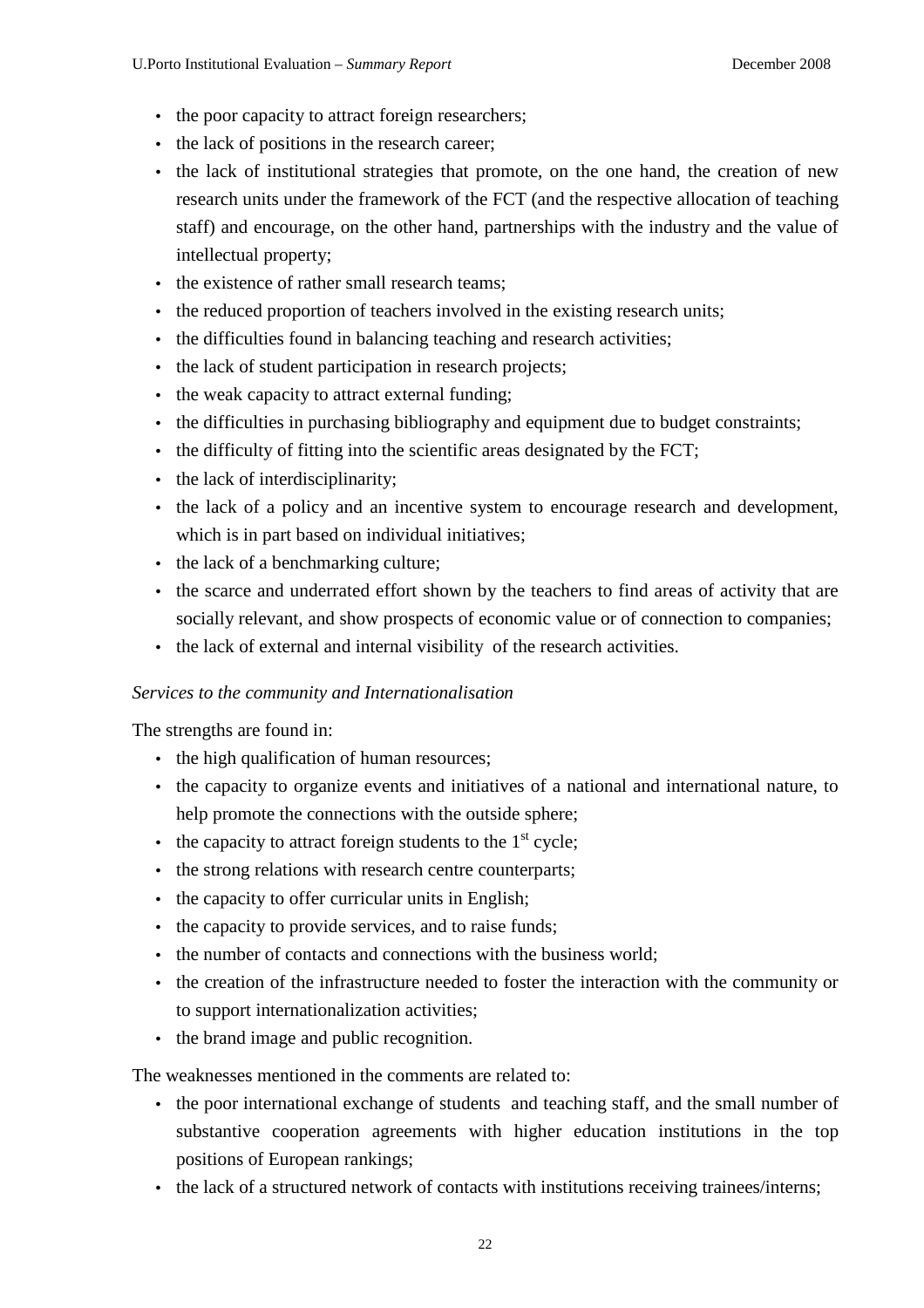- the lack of information in English;
- the poor connections with institutions outside the University;
- the lack of consolidated information on the international activity of the teaching staff and of procedures to assess and monitor external and international activity;
- the poor external visibility and deficiencies in the image of the Faculty/University as a an important role-player in changing society;
- the insufficient use of sabbatical leave for post-doc studies/visits to foreign universities;
- the difficulty in attracting foreign quality teaching staff, in some cases, to supervise doctorates;
- the financial constraints and the lack of support structures in the provision of external services.

# **Monitoring**

In general, the process of identifying strengths and weaknesses did not make full use of the monitoring tools that would support an improvement plan. In any case, where there was the chance to establish a connection between operational objectives and the improvement plan, the indicators used by the Faculties seem to allow for the actual follow-up of the processes.

The existing monitoring mechanisms seem to be more consolidated in the *teaching/learning*  area, in particular with the implementation of the pedagogic survey (even though we can still detect some faults in the resulting implications) and in the *research and development* area, with activities linked to the evaluation of the scientific performance of teaching staff. On the other hand, the SIGARRA information system has allowed most of the procedures and the respective feedback to be done in a quasi-automatic way, and therefore the monitoring of the essential academic management processes is potentially included in the SIGARRA system itself. However, the development of the system is not the same in all Faculties.

The fact that the connection between operational objectives and the improvement plan is frail shows that this type of connection should receive greater focus in the future, within the University and at the Faculty level. The lack of such a connection has not allowed the clear identification of processes that transform threats into opportunities. The failures in the monitoring processes seem to be related to:

- the need to improve the SIGARRA system, suited to the specific nature of each Faculty;
- the evaluation of modules contained in the SIGARRA (Scientific Papers; Projects; Curriculum Vitae, Activity Report, Cooperation);
- the creation of support structures (helpdesk, the integration of graduates in the labour market);
- the absence of human and financial resources linked to the implementation of improvement processes and quality management;
- the establishment of benchmarking mechanisms to implement the general good practices of partner institutions.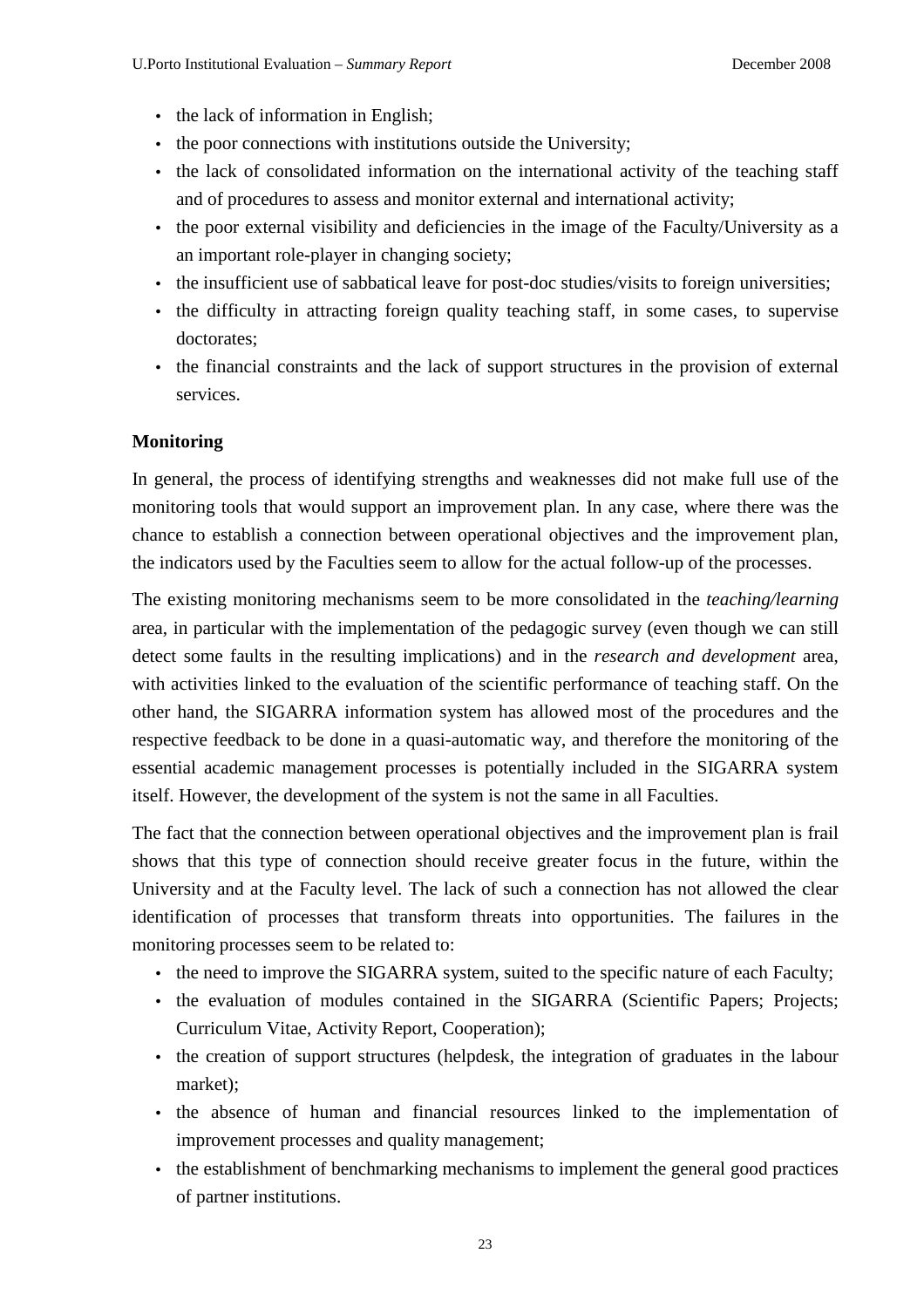### **Improvement plan**

The identification of operational objectives did not always support the improvement plan. However, the improvement actions suggested reinforce the strengths identified, and this justifies the importance of a previous identification of strengths and weaknesses.

#### *Governance and Management*

The reflections on the improvement plan within the *governance and management* area often reveal the need for an in-depth strategic analysis of the Faculty, using the University as a reference. Note that, according to the Self-evaluation Guidelines, the improvement plan should be based on the identification of the operational objectives, which, in turn, would be in line with the strategic goals of the Faculty. Furthermore, these strategic goals should be appropriate and provide adequate answers to the mission and strategic goals of the University. From the analysis of the self-evaluation reports, we can also conclude that, in this area, the identification of operational objectives and strategic goals lacks a more in-depth discussion and internal dissemination.

However, we can conclude that at the Faculty level there is the need to:

- encourage an organizational culture based on quality;
- reformulate an organizational structure in light of the new statutes;
- improve the effectiveness of services;
- increase their own revenue by investing in the provision of services to the community.

There are also some improvement actions connected implicitly to the areas of *human resource management* and *ICT.*

# *Human Resource Management*

The *human resource management* area is related to one of the strengths detected by the ECs, which is the qualification of human resources. They recommend that teaching performance must be improved, especially the pedagogic approach. The fact that the pedagogic survey did not have a positive impact is pointed out as a weakness. Another aspect considered to be important is related to the balance between the activities linked to teaching, research and management. The implementation of a real strategic management policy focusing on human resources is also recommended.

In terms of non-academic staff, the opinion is that the promotion of its qualification must continue.

# *ICT*

Generally speaking, the ECs suggest that the services must foster the intensive use of ICTs. Furthermore, the reconversion process associated with the implementation of ICTs and its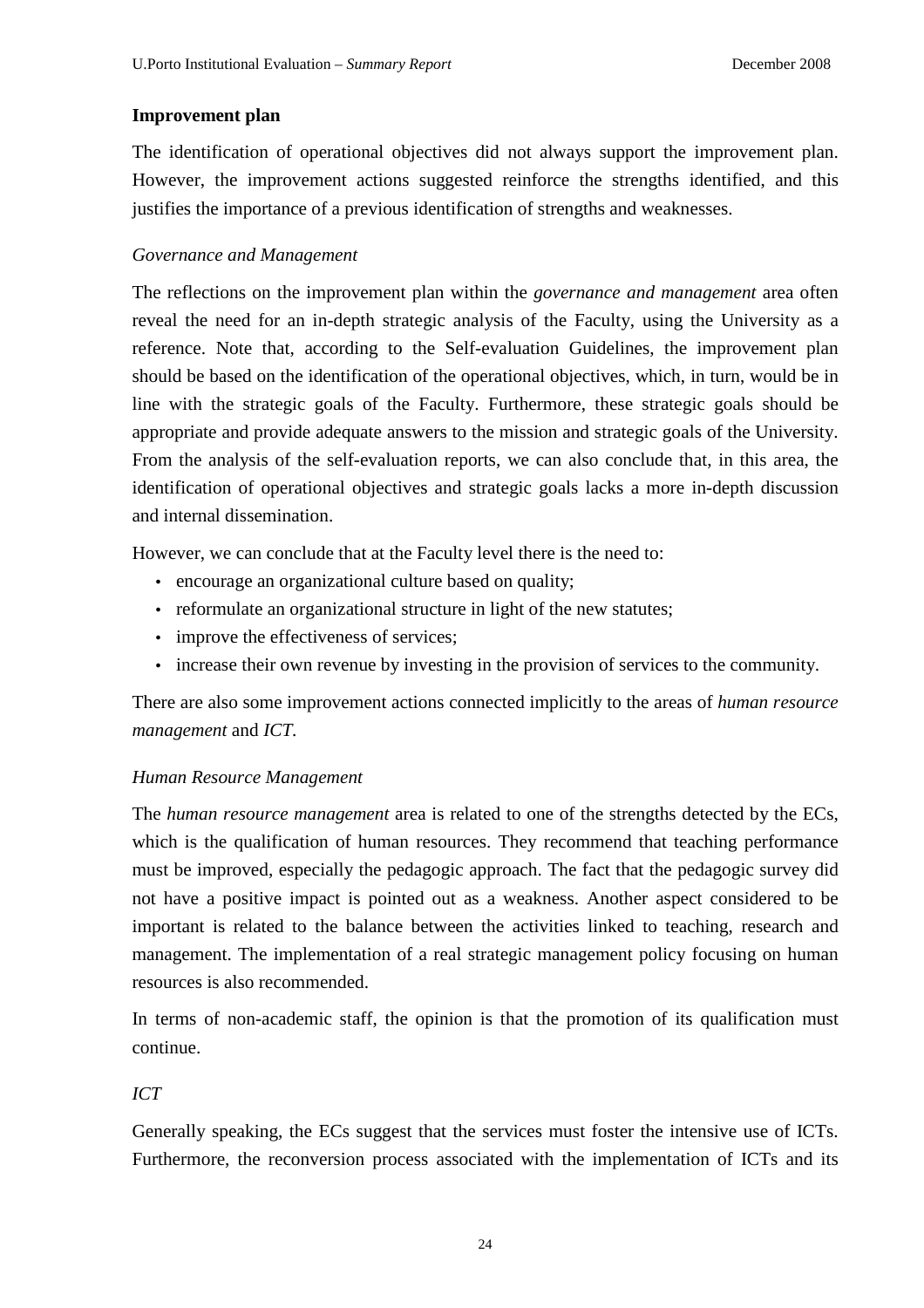interconnection with other areas (e.g., *governance and management* and *teaching/learning*) are grounds for the development of actions to help promote and generalize their use.

### *Teaching/Learning*

It seems obvious that the adjustments made as a result of the Bologna process are mostly seen as an opportunity for improvement and, as such, must be assessed in a systematic way. The suggestion is that this assessment should focus on pedagogic, academic, operational and logistic issues, and that the results of the changes affecting the teaching staff, students and non-academic staff must be explored. Although this idea is common to many Faculties, there is no indication of how this evaluation should be done. In this context, the limited impact of the pedagogic survey and the lack of an evaluation system for teaching staff are also felt to be relevant.

#### *Research and Development*

In this area, the improvements that must be conducted by the various Faculties include the intention to increase scientific production and the participation in research projects. On the other hand, the monitoring of research and development activities seems to imply the improvement of information collection, and is based on the efficient management of ICTs applicable to this area.

#### *Services to the Community and Internationalisation*

In general, the items most referred to are related to the selection and identification of more systematic opportunities for cooperation. In terms of relations with the outside community, the suggestion is that the promotion strategies must be linked to research and service provision, to increase their own revenue, and the external visibility, as well as the relevance of the Faculty. With regard to internationalisation, the reinforcement of the European dimension could be done by developing a strategy linked to the language of instruction adopted in the courses. However, the use of English as language of instruction in  $2<sup>nd</sup>$  cycle degree programmes, for example, does not seem to be a priority action for most Faculties. In these circumstances, we will expect these improvement actions to focus on the development of activities that privilege quality.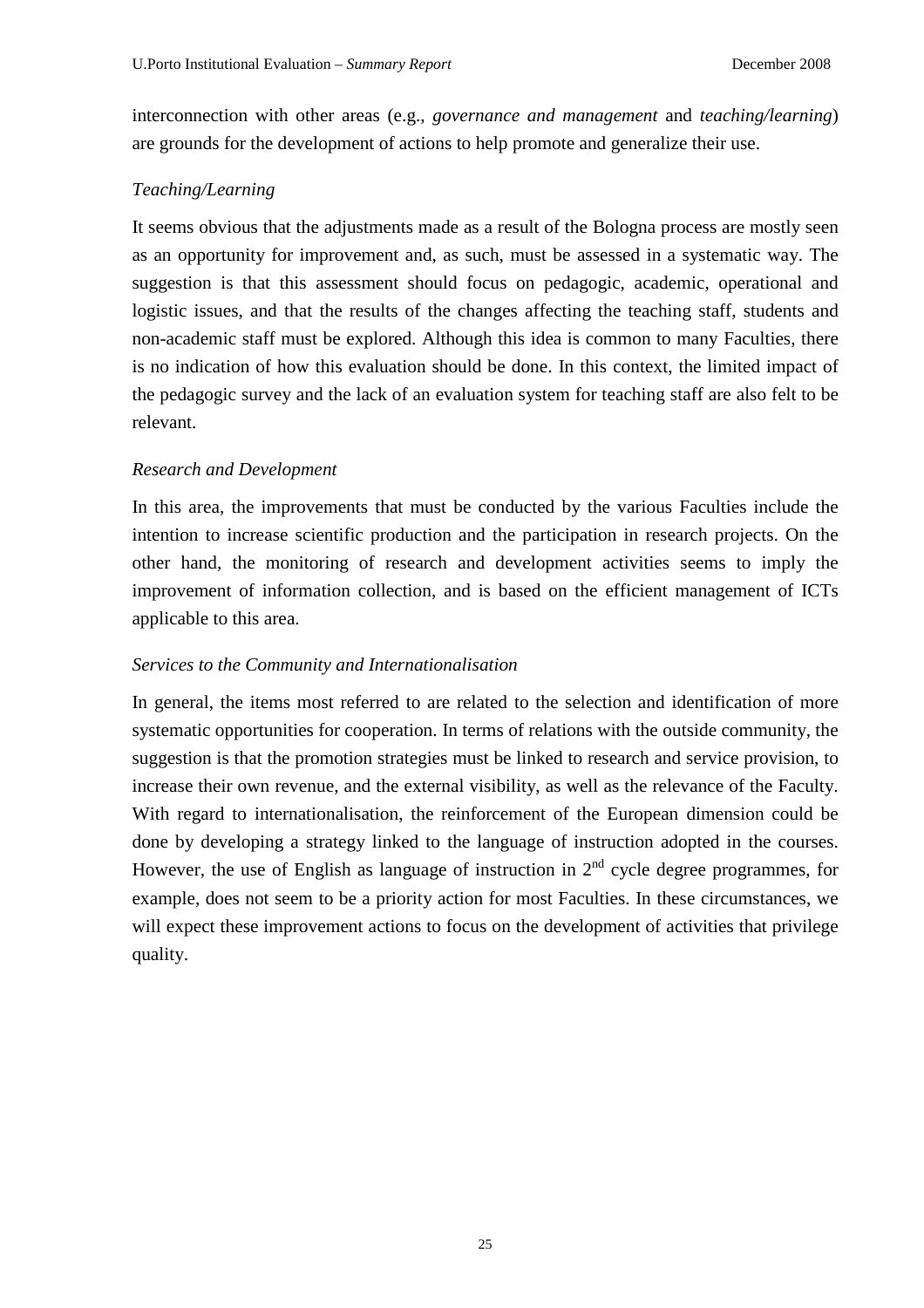# *Part III – General Conclusions*

The institutional self-evaluation process aimed to assess the quality assurance and improvement mechanisms within the Faculties (and, therefore, in the University) and, in a more general way, the state of a continuous improvement culture and practice. By evaluating the Faculties, we aimed to examine whether the management systems were ready and effective in view of the implicit or explicit objectives, and their capacity to respond to new challenges. Finally, we hoped that these processes would bring less successful aspects to light, and to identify improvement actions. As such, the exercise would be of little use if we were not able to draw recommendations for the future from it. It is within this context that the contents of this section must be understood.

According to the *European Association for Quality Assurance in Higher Education*  (ENQUA), the standards and guidelines for an internal quality assurance system in a higher education institution must be anchored in an institutional strategy steered at continuous improvement, which ought to have a formal statute and be visible from an outside perspective. The institutional evaluation process is considered an essential component in this type of strategy. We could then conclude that the system adopted in the U.Porto meets the requirements laid down by the ENQUA. However, the analysis of the self-evaluation reports and the *external* evaluation reports reveals that the quality assurance and improvement system at the University of Porto:

- a) does not seem to be fully assumed by most of its management structures; and
- b) it is not obvious that it is perceptible from an outside perspective.

We can then derive two major lines of action. At an internal level, we need to consolidate and systematize the procedures for improving processes/cycles: (1) define the objectives (what we aim to do); (2) monitor/assess (what is being done); and (3) provide an improvement plan (what should be done). At an external level, we need to increase the visibility of these processes. Note that the advantage of giving external visibility to an improvement strategy is that, among others, it will show in the recognition of an institution's performance.

Therefore, the priority seems to be the establishment of mechanisms in each Faculty to encourage the definition of the operational objectives required, so that they can be deployed in their respective organizational structures. The self-evaluation process revealed strong limitations in this area. In fact, many Faculties do not have objectives or targets, or they are not implicit in any way that will in the short and medium term contribute to fulfilling the strategic goals. This, in turn, reveals some of the limitations that the management structures of the Faculties have in identifying threats and opportunities, and in the capacity to induce planned changes within their organisations. In this context, we can consider that the selfevaluation of Faculties is the beginning of a learning process that must be followed in a systematic way.